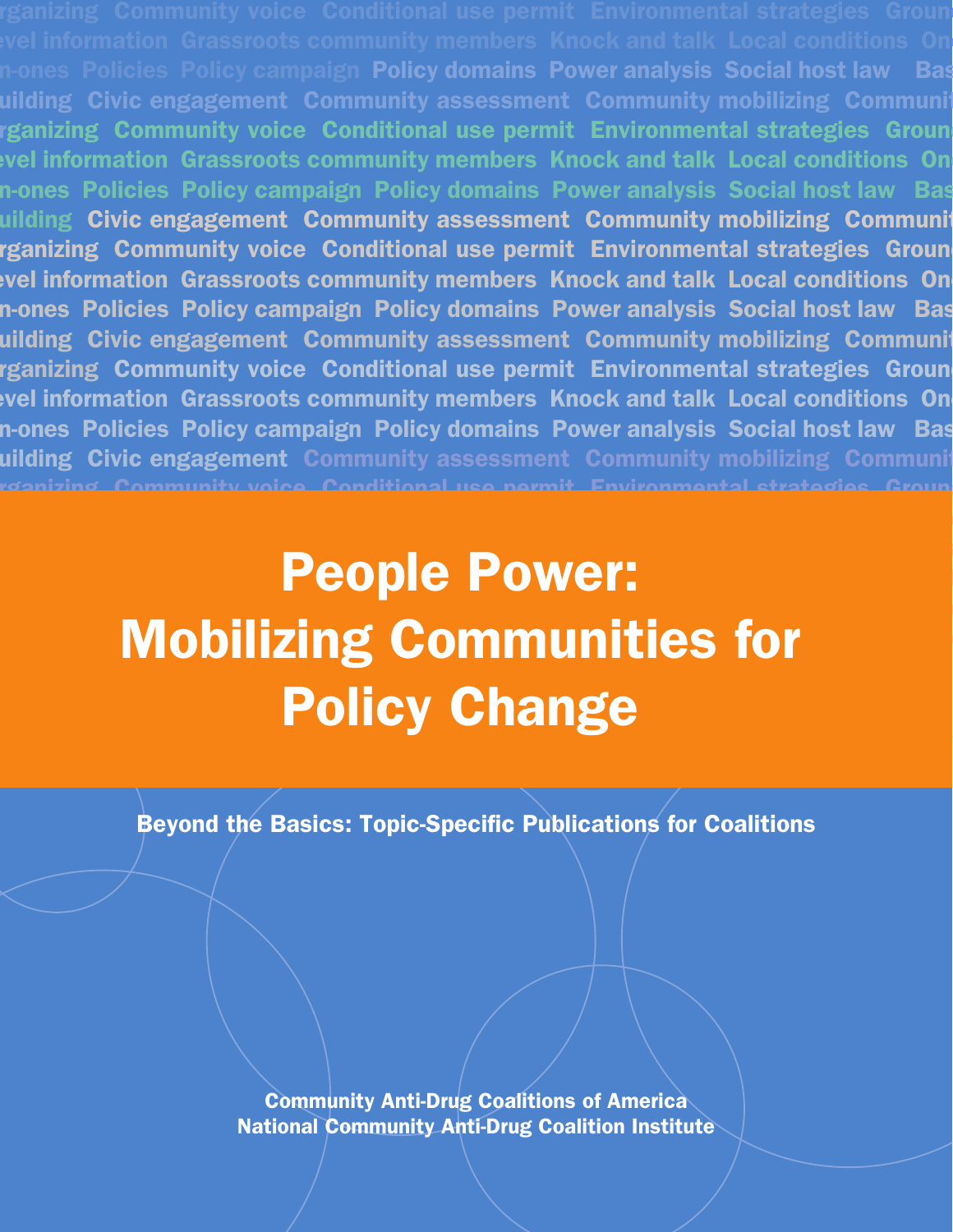# About this Publication

The CADCA National Coalition Institute's seven publication *Primer Series* helps coalitions navigate the elements of the Substance Abuse and Mental Health Services Administration (SAMHSA)'s Strategic Prevention Framework (SPF), providing a solid base from which coalitions can develop and implement community-specific strategies to create healthier and safer communities.

The *Beyond the Basics: Topic-Specific Publications for Coalitions* series works in conjunction with the *Primer Series* to move coalitions closer to their goals. As is true with the primers, they work as a set; however, each also can stand alone. This publication provides an overview of the steps associated with engaging in community mobilizing to implement environmental strategies with a particular emphasis on adopting alcohol, tobacco, and drug (ATD) policies at the community level. While there are numerous schools of thought and practice on how to engage in community mobilizing, this document presents a proven framework that incorporates the lessons from many approaches and has been successfully implemented in communities across America.

Community mobilizing may be unfamiliar to many coalition staff and volunteers. While it is often talked about, it is far less frequently practiced. With this in mind, concrete steps are described in this publication that will strengthen your community coalition, turn it into a powerful change agent, and enable engagement in a successful policy campaign. Community mobilizing will bring your coalition into relationships with new individuals and new segments of the community. It will take you into neighborhoods where alcohol and drug problems occur and enable you to understand them in deeper ways.

Topics covered in this publication include:

- WHAT is community mobilizing and how it differs from community organizing?
- HOW does community mobilizing strengthen the capacity of coalitions to engage the community and build membership?
- HOW does community mobilizing enhance the community assessment?
- HOW do you move people from a place of inaction to a place of action?
- HOW do you engage in one-on-one interviews with community members to build relationships and collaboratively work on coalition issues?
- HOW do you use community mobilizing to adopt ATD policies?

# CADCA's National Coalition Institute

The National Community Anti-Drug Coalition Institute (Institute), a part of the Community Anti-Drug Coalitions of America (CADCA), serves as a center for training, technical assistance, evaluation, research and capacity building for community coalitions throughout the United States. The Institute was created in 2002 by an Act of Congress and supports coalition development and growth for Drug Free Communities Support Program (DFC) grantees and other community coalitions.

The Institute offers an exceptional opportunity to move the coalition field forward. Its mission and objectives are ambitious but achievable. In short, the Institute helps grow new, stronger and smarter coalitions.

### Drug Free Communities Support Program

In 1997, Congress enacted the Drug-Free Communities Act to provide grants to community-based coalitions that serve as catalysts for multi-sector participation to reduce local substance abuse problems. As of 2011, more than 2,000 local coalitions have received funding to work on two main goals:

- Reduce substance abuse among youth and, over time, among adults by addressing the factors in a community that increase the risk of substance abuse and promoting the factors that minimize the risk of substance abuse.
- Establish and strengthen collaboration among communities, private nonprofit agencies and federal, state, local and tribal governments to support the efforts of community coalitions to prevent and reduce substance abuse among youth.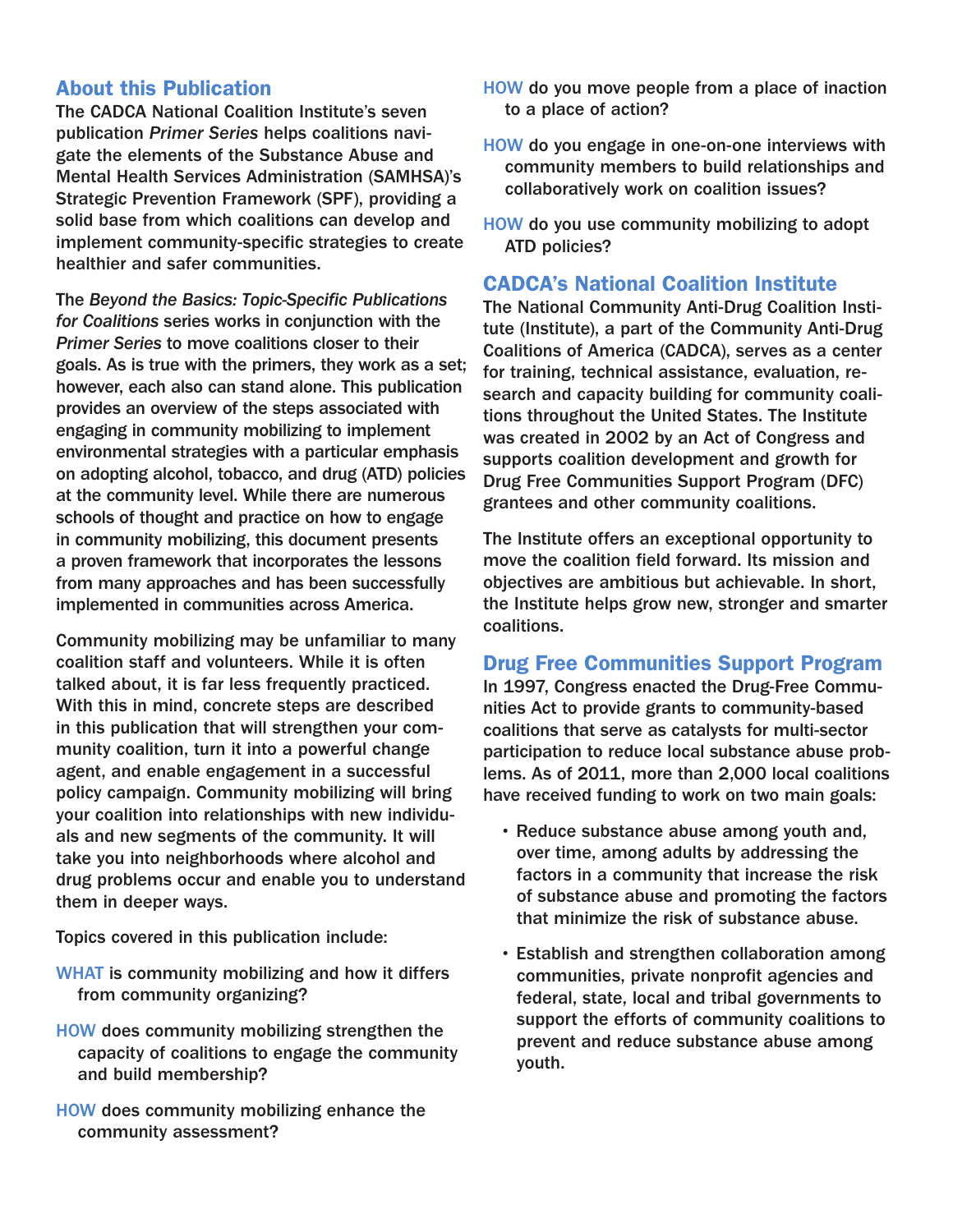# Table of Contents

| <b>CHAPTER 1: OVERVIEW OF COMMUNITY MOBILIZING</b>                                                       | 1                       |
|----------------------------------------------------------------------------------------------------------|-------------------------|
| <b>Community Organizing vs. Community Mobilizing</b>                                                     | 1                       |
| <b>The Research on Organizing</b>                                                                        | $\overline{2}$          |
| <b>Community Mobilizing and the Strategic Prevention Framework</b>                                       | $\overline{2}$          |
| <b>CHAPTER 2: THE BENEFITS OF COMMUNITY MOBILIZING</b>                                                   | 5                       |
| <b>Building the Volunteer Base</b>                                                                       | 5                       |
| <b>Enhancing Member Participation</b>                                                                    | 5<br>6                  |
| <b>Building Leadership</b><br><b>Providing a Community Voice on ATD Issues</b>                           | $6\phantom{1}6$         |
| <b>Increasing Civic Engagement</b>                                                                       | $6\phantom{1}6$         |
| <b>Providing Ground-Level Information about the Community</b>                                            | $\overline{\mathbf{z}}$ |
| <b>Building Coalition Power</b>                                                                          | $\overline{7}$          |
| <b>CHAPTER 3: COMMUNITY MOBILIZING TO IMPLEMENT ENVIRONMENTAL</b>                                        |                         |
| <b>STRATEGIES</b>                                                                                        | 8                       |
| <b>Why Focus on Modifying or Changing Policies?</b>                                                      | 9                       |
| Moving People from Inaction to Action - Choosing Your Issue<br><b>Policy Domains - Big P and Small P</b> | 9<br>10                 |
| <b>Policy Campaign Steps</b>                                                                             | 10                      |
| <b>CHAPTER 4: ENGAGING IN COMMUNITY MOBILIZING</b>                                                       | 13                      |
| Steps 1 & 2 - Listening and Relationship Building                                                        | 13                      |
| Step 3 - The Challenge                                                                                   | 17                      |
| Step 4 - Action                                                                                          | 17<br>19                |
| Step 5 - Evaluating the Community Mobilizing Effort<br>Step 6 - Reflection                               | 20                      |
| <b>CHAPTER 5: COMMUNITY MOBILIZING, CULTURAL COMPETENCY,</b>                                             |                         |
| <b>AND SUSTAINABILITY</b>                                                                                | 22                      |
| <b>Cultural Competency</b>                                                                               | 22                      |
| <b>Sustainability</b>                                                                                    | 22                      |
| <b>CHAPTER 6: LEGAL CONSIDERATIONS</b>                                                                   | 22                      |
| <b>CONCLUSION</b>                                                                                        | 23                      |
| <b>COALITION EXAMPLES</b>                                                                                |                         |
| <b>The Van Buren County SAFE Coalition</b>                                                               | $\boldsymbol{4}$        |
| <b>The Vallejo Fighting Back Partnership</b>                                                             | 12                      |
| Antidrug Community Coalition of Malconga Huánuco Department, Perú                                        | 21                      |
| <b>ENDNOTES</b>                                                                                          | 23                      |
| <b>GLOSSARY</b>                                                                                          | 24                      |
| <b>RESOURCES</b>                                                                                         | 25                      |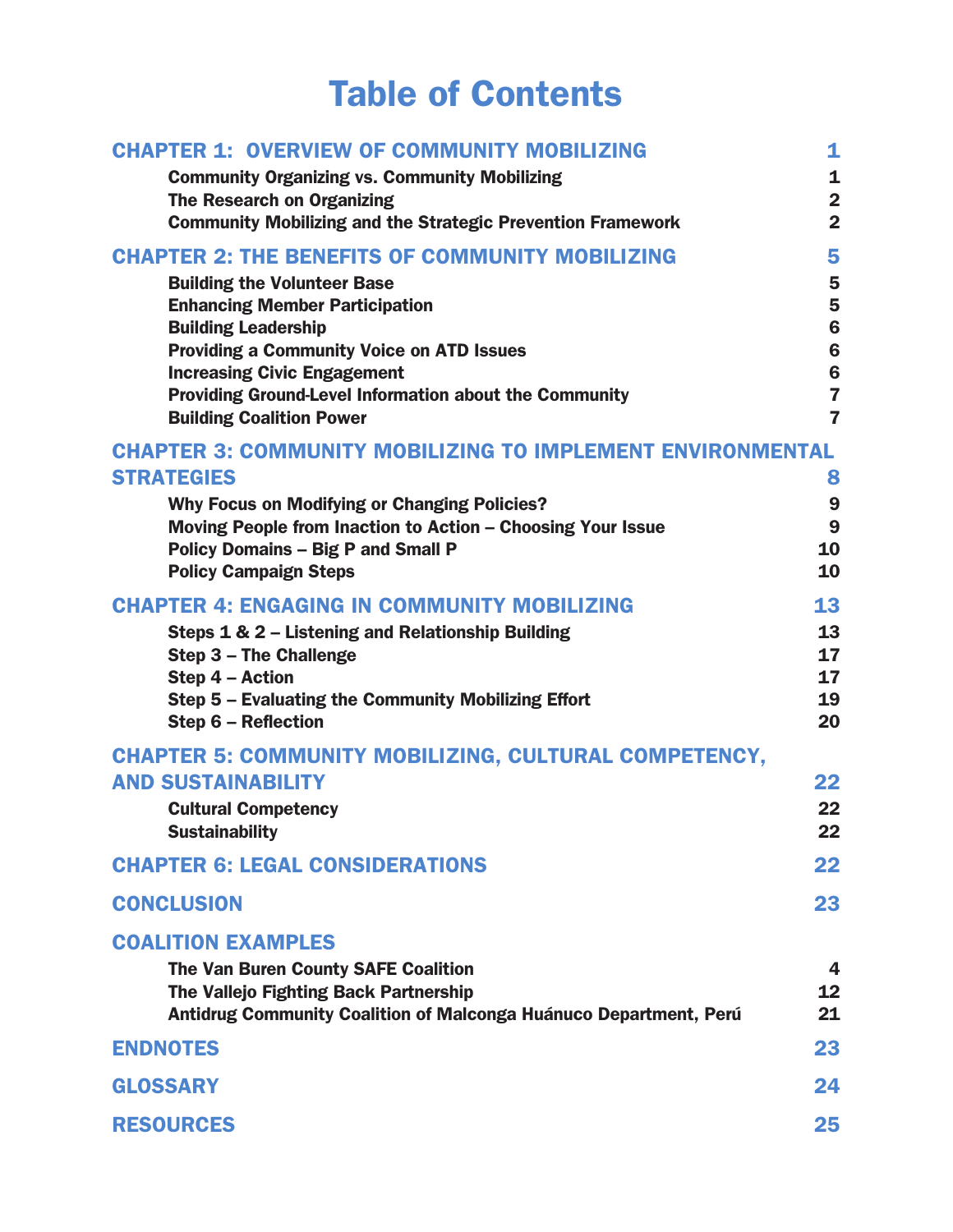# CHAPTER 1: OVERVIEW OF COMMUNITY MOBILIZING

What can communities do when faced with issues such as underage drinking, drinking and driving, misuse of prescription drugs, proliferation of medical marijuana dispensaries and other similar concerns? As a result of the growing body of research demonstrating the effectiveness of population level interventions, also called environmental strategies, funders in the alcohol, tobacco, and drug (ATD) field are increasingly looking to community coalitions to adopt these strategies as a central part of their work.

Coalitions are the perfect vehicle for implementing community-level environmental strategies specifically because their implementation requires a wide range of people taking on many tasks. However, focusing on these strategies requires a new way of thinking about the role of a coalition. Traditionally, coalitions may be more familiar with offering programs by providing education and training focused on individuals. With the understanding that implementing environmental strategies requires a wide array of people carrying out many tasks simultaneously, it is reasonable to ask, "How does a coalition make this happen?" The answer is… by engaging in *community mobilizing.*

# Community organizing vs. community mobilizing

Groups working to improve community conditions often use the terms "community organizing" and "community mobilizing" interchangeably. Community organizing is described as:

*"A process that draws on the power and persuasion of diverse stakeholders to identify and define common problems, mobilize resources and work together to improve health and quality of life"*<sup>1</sup>

Community mobilizing is defined as:

*"A process through which action is stimulated by a community itself, or by others, that is planned, carried out, and evaluated by a community's individuals, groups, and organizations on a participatory and sustained basis to improve health"*<sup>2</sup>

Generally speaking, community organizing is considered more of a long-term process in which issues surface directly from the grassroots community. In this model, the "organizer" is generally issue neutral and engages in a structured listening process to surface and define an issue. This process focuses heavily on developing lasting personal relationships among community members that yield a consensus on the issue to be addressed. It can be described as an "insideout" process.

Community mobilizing is often considered more short term in nature. Specific issues or concerns are brought to the community and action is urged. The mobilizing process is generally driven by a subject "expert" who has predefined the issue, has a solution in mind, and is trying to encourage the people in the community to support the solution by working together for change. It can be described as an "outside-in" process.



It may be helpful to think of community organizing on one end of a continuum reflecting a "bottom up" process of building consensus and unified action on an issue that has been commonly defined. Community mobilizing sits at the other end of the continuum, being more subject-expert driven and focused on encouraging people to "buy-in" to a predefined issue or solution.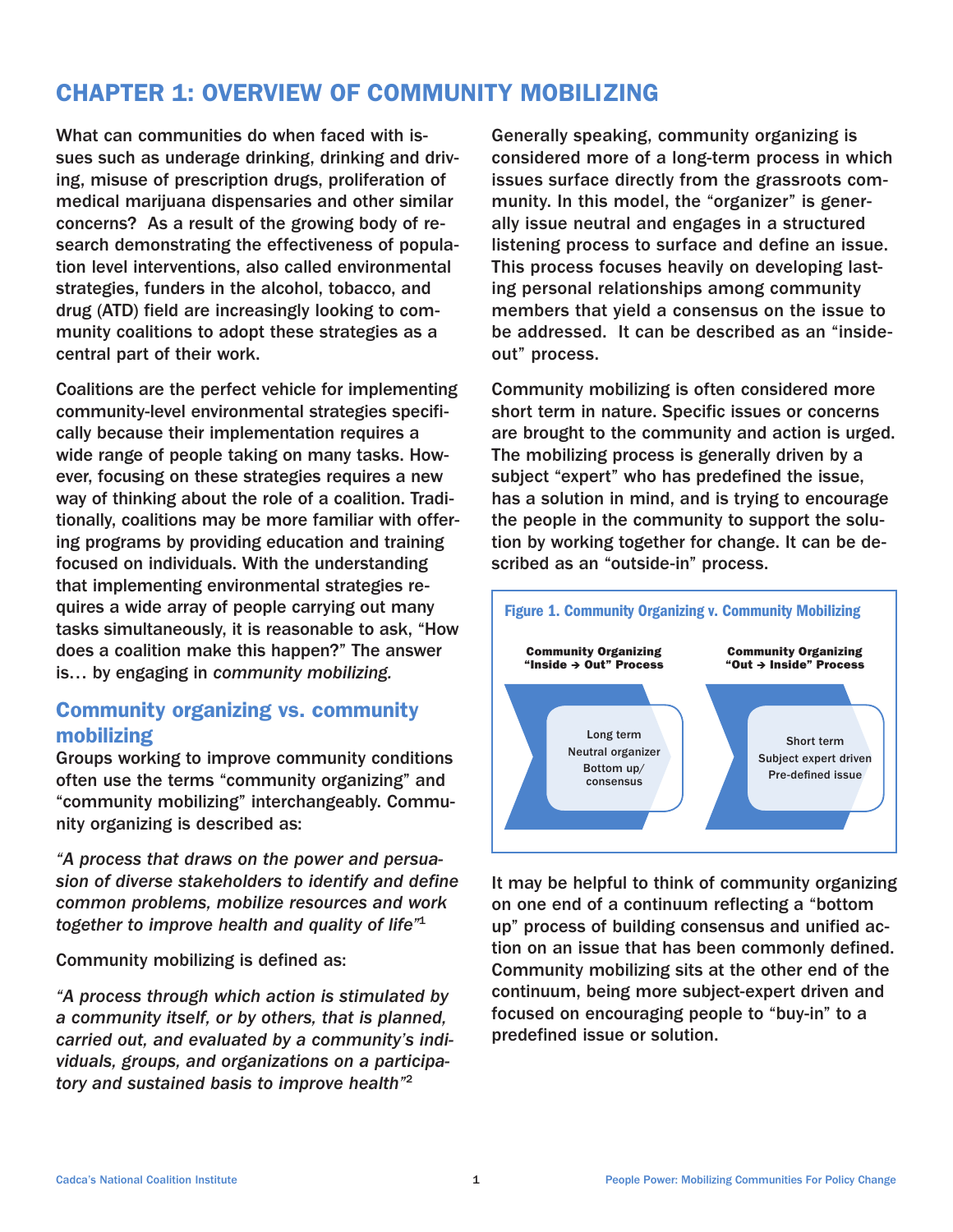### The research on organizing

Much has been written about the theory and practice behind community organizing and community action. A unifying framework of community organization is offered by Rothman $3$ . In this model there are three strategies:

1) *Locality development:* This framework for action focuses on developing a commitment to use the group process in reaching consensus on action. It is assumed that the community has the resources to address its own needs, and the existing local power structure is considered as a resource.

2) *Social planning:* This is a more task-oriented approach that relies on the local power structure to set the agenda for change and sponsor related activities. Social planning is usually a top-down approach that makes only limited use of community involvement.

3) *Social action:* Social action relies on the development of new power centers in the community. Individuals who are usually denied access to power or institutions are organized to challenge the power structure that is seen as either partly or wholly responsible for their oppression. Confrontation and direct action are the primary mode of operation. Much of the work of Saul Alinsky<sup>4</sup> and Pablo Freire<sup>5</sup> falls into this mode of community action.

The ATD field has borrowed from the theory and practice of community organizing and community mobilizing to construct a flexible approach well-suited for community coalitions. Some of the earliest work blending community organizing and mobilizing was done by Wechsler, who identified four key facets of community-based approaches in implementing alcohol environmental strategies:

*1) The work should address the social and environmental causes of the problems identified thereby moving away from individual-based solutions;*

*2) The work is active rather than passive, relying on people's experience as the basis of understanding and change;*

*3) The work places the professional in the role of facilitator as opposed to expert – recognizing the value and wisdom of residents who will actively participate in implementation of solutions.*

*4) The work promotes ownership of decisions and solutions.6*

Today communities across the country are engaged in the ongoing process of moving people into action to solve ATD issues in their own communities. And while this work is referred to in many ways, for the purposes of this document, we will refer to this process as *community mobilizing.*

### Community mobilizing and the strategic prevention framework

If your coalition is funded through the Drug Free Communities Support Program (DFC), you are probably familiar with the elements of SAMHSA's Strategic Prevention Framework (SPF). The framework identifies five key elements—assessment, capacity building, planning, implementation and evaluation—that help communities create the infrastructure needed to develop a communitybased approach for effective and sustainable population-level change.

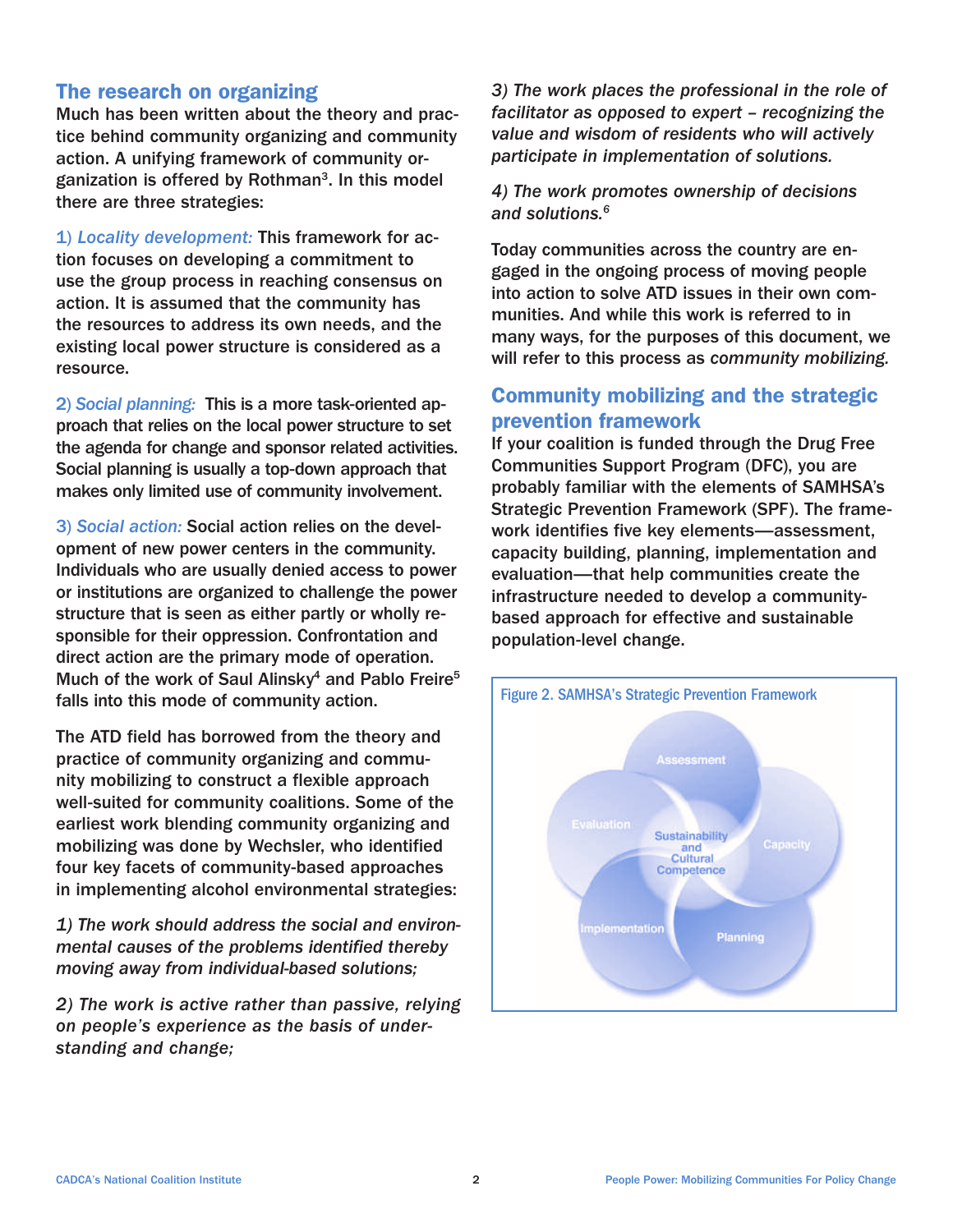Engaging in community mobilizing enhances the coalition's ability to implement the SPF in the following ways:

- Assessment At its core, community mobilizing is about listening to people tell their story about who they are, their relationship to issues of substance abuse, and their willingness to do something about it. Conducting one-on-one conversations is a powerful way to understand what ATD issues exist in the community, their consequences, and what resources exist to address them. "One-on-ones" (one-to-ones) provide ground-level data. They provide context to both quantitative sources such as surveys, as well as qualitative sources, such as town hall meetings and focus groups.
- Capacity Community mobilizing builds the capacity of the coalition to implement environmental strategies by actively supporting coalition and community members to engage in the civic process through training and direct participation.
- Planning Community mobilizing supports the identification and recruitment of individuals enabling a coalition to effectively identify problems, root causes of these problems, and the ways they manifest at the local level – the local conditions.
- Implementation Community mobilizing is part of the implementation process. Coalitions alone can rarely move policy. Implementation of community-level strategies is best accomplished by mobilizing the broader community to support the work.
- Evaluation Part of the mobilizing process is engaging in reflection on the policy work of the coalition and community. While this process is not outcome oriented evaluation, it does contribute to understanding the factors that led to winning or losing the policy campaign. In this way, it is part of the evaluation process.

The SPF also incorporates two overarching elements—cultural competence and sustainability — which should be considered at every stage of the process (See Chapter 5 for more information on cultural competence and sustainability).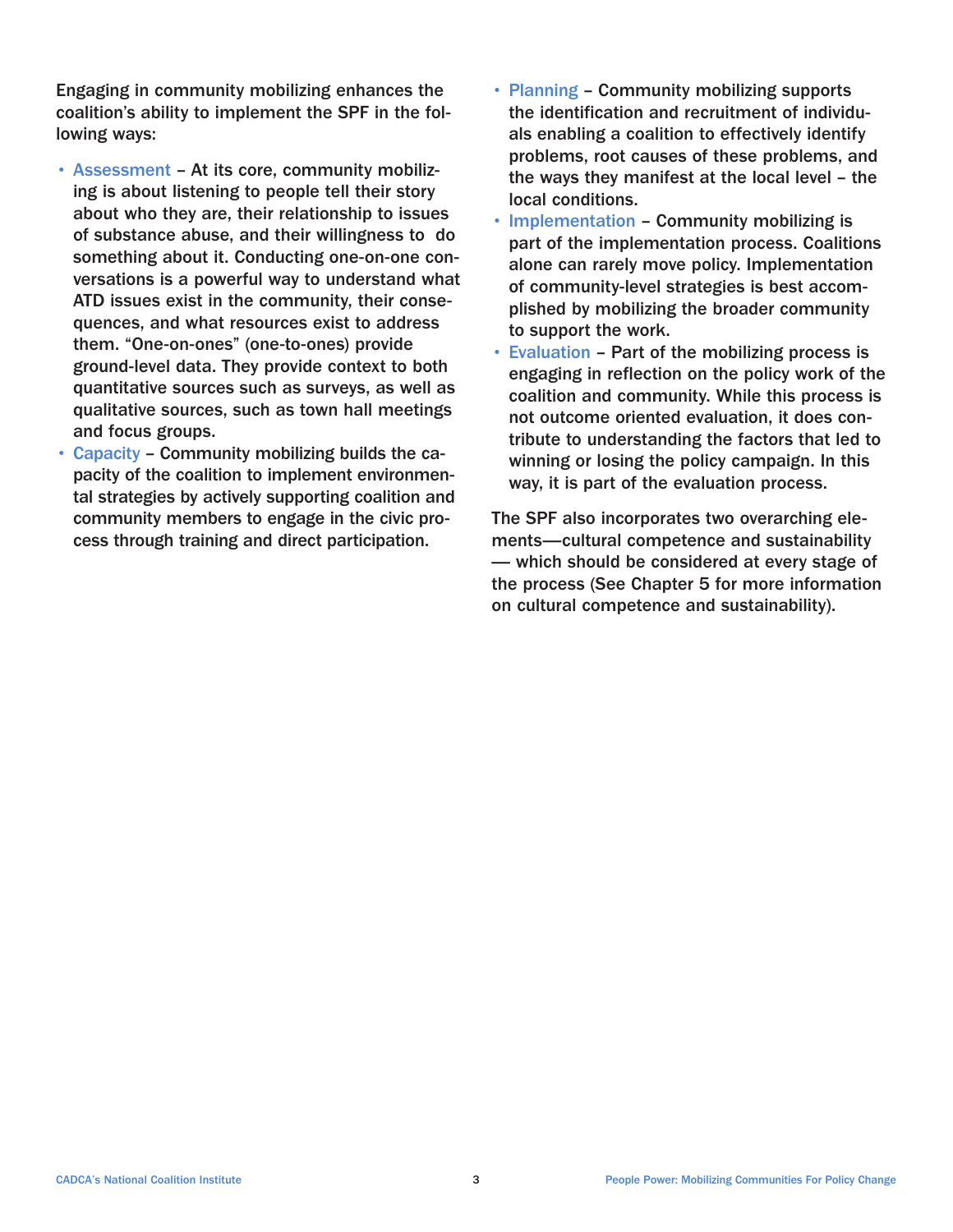## THE VAN BUREN COUNTY SAFE COALITION

In 2010, The Van Buren SAFE Coalition, a Drug Free Communities coalition located in Keosauqua, Iowa, responding to its local data about alcohol use at school activities, launched a campaign to encourage the Van Buren School Board to adopt a "Good Conduct Policy." The intent of the policy was to strengthen student conduct guidelines for eligibility to participate in extracurricular activities at Van Buren Middle/High School.

The SAFE Coalition began mobilizing the school community to implement the conduct policy. With a membership of 60, the coalition formed a smaller school policy subcommittee with 15 members to drive this campaign. The subcommittee undertook the tasks of community mobilizing, developing the policy language, and monitoring the policy implementation. The subcommittee included youth, who would be subject to the new conduct standards.

The subcommittee's initial outreach included key school personnel such as the school principal, athletic director, and coaches. The group determined that "buy-in" from these individuals was important because without their support the School Board would be less likely to adopt the policy. Engaging school personnel represents the "top-down" mobilizing that is essential to a successful campaign. But the group did not stop there; it also conducted meetings with parents and youth groups to build a base of support. This represents the "bottom-up" *base building* that enabled the School Board members to support the policy with confidence that the entire school community was onboard.

The mobilization consisted of one-on-one meetings where the subcommittee listened to the concerns of individuals about the issue and their thoughts on possible solutions. Asking for support for the policy was easier as a result of the relationships established through the one-on-one meetings and support was given by nearly all the individuals who the subcommittee approached. The subcommittee also conducted meetings with larger groups of people, building a large base of support.

After gaining "top-down" and "bottom-up" support, the group turned its attention to developing the language of the policy. The subcommittee felt it was critical to build a policy that reflected the needs, desires and ideas of the people who took the time to meet with them. They examined policies from other schools and developed an initial draft that reflected the positive proactive framing that was important to the group and community. Once completed, the policy was submitted for review to the School Board, which included a member of the SAFE Coalition. Ongoing communication about the policy occurred at coalition meetings and was disseminated in the meeting minutes to keep stakeholders current with the progress of the policy development.

The SAFE subcommittee, as well as a handful of parents wishing to express their thoughts, attended the first School Board hearing on the policy. The Principal of Van Buren Middle/ High School, who supported its adoption, submitted and introduced the policy with minimal opposition. The subcommittee reworked the policy with suggestions from the Board and reintroduced it at a second hearing a month later. The policy was finally adopted without opposition from the School Board or the school community.

#### Lessons Learned:

- The level of support/opposition determines the extent of community mobilizing needed. In the case of the SAFE campaign, there was little opposition. The mobilizing took place in a rural county where people knew one another and the coalition accurately gauged the level of support and mobilized enough people to demonstrate support. This provided adequate justification for the School Board members to adopt the policy.
- $\Re$  Relationships matter. The front-end one-on-ones that the group conducted resulted in strong relationships that enabled the implementation and compliance to occur smoothly with little or no opposition from the community.
- Reflection is ongoing. A major part of the campaign occurred after the School Board voted. The subcommittee found itself reworking parts of the policy to make it more effective and made adjustments to the policy based on on-going conversations with the school personnel.
- Community mobilizing is a powerful process well suited to facilitate the implementation of environmental strategies. The process of mobilizing is central to building the membership, hence the capacity, of a community coalition. Let's look at some of the important benefits of using a community mobilizing approach to building and strengthening your coalition.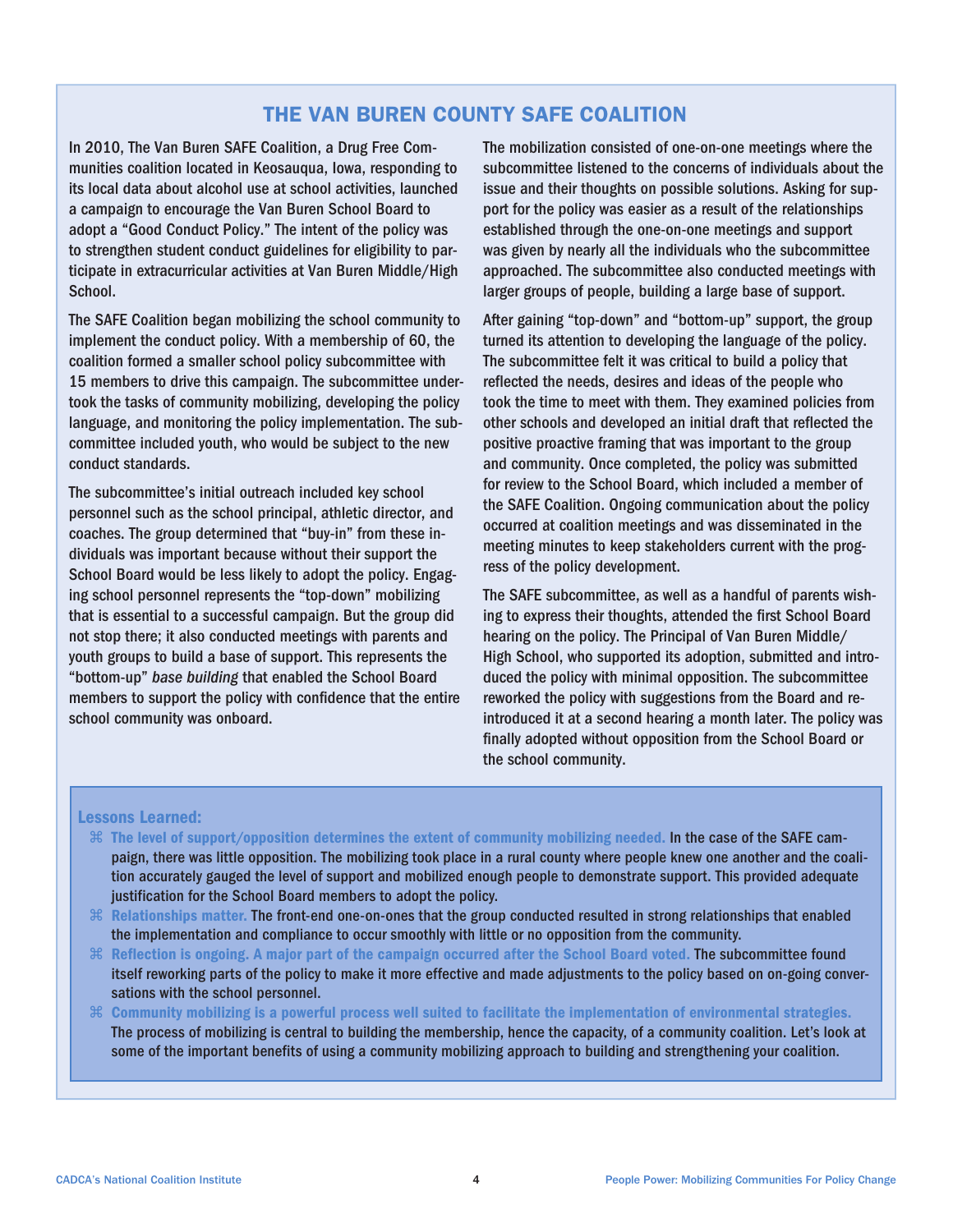# CHAPTER 2: THE BENEFITS OF COMMUNITY MOBILIZING

### Building the volunteer base

Community mobilizing builds a volunteer base in two ways:

- By supporting the recruitment of people to the coalition who both "fit" the group and are likely to stay engaged; and
- By broadening the reach of the mobilizer to interact with more people who may engage in the group, but not necessarily become a "member."

Experienced mobilizers will tell you that getting people engaged is driven by listening to people describe their interests, concerns, history, skills, and relationships to ATD issues in the community. These meetings are called "one-on-ones" (*a discussion on how to conduct a one-on-one is included in chapter 4*). Connecting with people at this level requires time spent building a relationship before making any sort of "ask" or request on behalf of the coalition. As a coalition leader or member, how often do you meet people in the community and quickly invite them to join your group? Little, if any, effort is made to understand how the person aligns with your coalition's vision and mission or the tasks he or she could undertake upon becoming a member. The result of moving too quickly is that group membership often drops off with people quitting or becoming inactive because they are unclear about their role and/or their particular skill sets are being underutilized. Bringing new members into the group works best if you *recruit to a specific task* versus simply recruiting to the coalition as an entity. Recruiting to a task helps the person understand how their involvement will move specific strategies forward. This approach sets the stage for a meaningful experience with the group.

Engaging in community mobilizing also helps you identify others in the community who could be a good fit for the coalition. A successful one-onone generally leads to the identification of other people to approach and talk with about the ATD issues in the community. A one-on-one may not lead to an immediate *ask* to join the group. It may take a second or third meeting before inviting someone to participate in the coalition. Other times, after listening to a

*Actively recruit leaders that may not fit traditional leadership definitions and put them to work!*

person, it may become clear that there is no fit and no "ask" is made. The more one-on-ones are conducted, the larger the volunteer base will grow. And, more importantly, the base will grow with people committed to the coalition and engaged in the actual work.

### Enhancing member participation

One of the most challenging aspects of coalition development is finding ways to keep the members actively involved. Development of the coalition involves recruiting, conducting a community assessment, building the logic model and workplan, carrying out strategies, planning for sustainability and conducting an evaluation. With this wide range of activities and tasks, it is essential to identify people who are both interested in the mission of the coalition as well as specific coalition activities.

Fortunately, the one-on-one process provides the foundation for linking coalition members to meaningful activities that can propel the work of the group forward. Mobilizing is an on-going process for coalitions. Members may have changing life circumstances requiring them to take a break or leave the group. Without a consistent mobilizing effort and conducting regular one-on-ones, membership may dwindle, tasks may be left undone and group morale may suffer. It is a cycle that, if not broken, will lead to a significant decline in group functioning. A successful formula for enhancing member participation is to take the time to know the skill sets of your existing members, recruit new members to assist with needed tasks of the group, and engage in ongoing one-on-ones to ensure a constant flow of active members.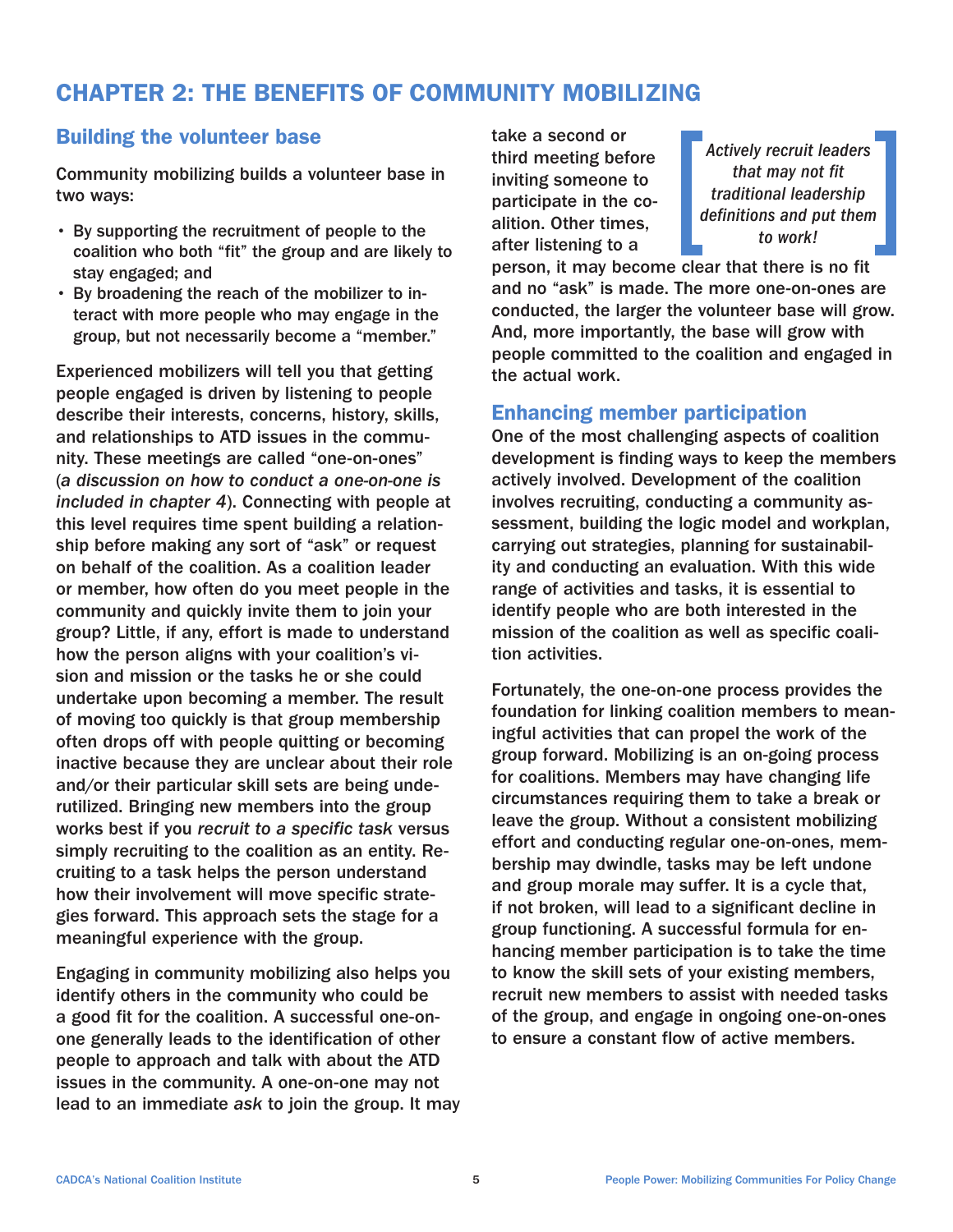# Building leadership

Strong leadership is essential to a well-run coalition. Leadership is often thought to rest on the shoulders of the president/coalition chair and officers. Certainly, those selected to "lead" the coalition are serving in leadership roles. But leaders are also those who chair subcommittees, speak to decision-makers about coalition work, write fact sheets on coalition strategies, facilitate meetings and many other tasks associated with making the group successful.

### Drug Free Communities Program

Consider the Drug Free Communities model of recruiting 12 key sectors as your coalition core. Sectors include:

- • Youth (18 or younger)
- • Parent
- • Business
- • Media
- • School
- • Youth-serving organization
- • Law enforcement
- • Religious/Fraternal organization
- • Civic/Volunteer groups (i.e., local organizations committed to volunteering, not a coalition member designated as a "volunteer")
- • Healthcare professional
- • State, local, or tribal governmental agency with expertise in the field of substance abuse (including, if applicable, the State agency with primary authority for substance abuse)
- • Other organizations involved reducing substance abuse

Because coalitions are sometimes comprised of members who are already considered community leaders, it may be easy to fall into a pattern of only recruiting similar "formal leaders" to the coalition. Such individuals may themselves hold official roles of authority (for example, police chief, school superintendent, newspaper editor, hospital CEO), or may have relationships with such community leaders. They are often the most soughtafter people for coalition membership. However, groups comprised primarily of these members may unintentionally inhibit the recruitment of more grassroots community residents who fear their voices will not be heard in a group with so much "power" sitting around the table. It is important to build a group comprised of a wide array

of community segments including neighborhood members, youth, parents and others who may not initially see themselves as having anything to offer. Conducting one-on-ones facilitates the identification of non-traditional or informal leaders with latent leadership skills who may not yet realize their leadership abilities.

# Providing a community voice on ATD issues

Who gives a voice to community residents about ATD problems? Coalitions are a vehicle that residents can use to voice their opinions on issues that matter to them. Engaging in community mobilizing through conducting one-on-ones allows people to express their feelings about what is happening in their own lives, the lives of their families, their neighborhoods and the broader community. Understanding the views and feelings of community members informs the coalition about ATD issues, uncovers possible solutions, and builds a core membership of active participants.

Encouraging residents to talk is a core tenet of community mobilization. People need an outlet to discuss their community concerns. Nearly everyone is touched by some ATD issue. How they frame and understand the issue and their proposed solutions may not fit your coalition's mission, but it is still important to know what they think. Allowing people to tell their own story about living in the community, and listening instead of talking, enables them to relax into the conversation without having to stay on the alert for an "ask." It is important to stay flexible in the oneon-ones and allow the conversation to go where the community member takes it before trying to make the connection to the coalition work.

### Increasing civic engagement

Fostering civic engagement on ATD issues is one of a coalition's core functions. Town hall meetings and other similar gatherings are key activities that bring the community together to hear people's thoughts. These meetings should also be opportunities to identify additional people for one-on-ones to assess potential contributions to the coalition membership or volunteer base and, at a future time, be mobilized into action.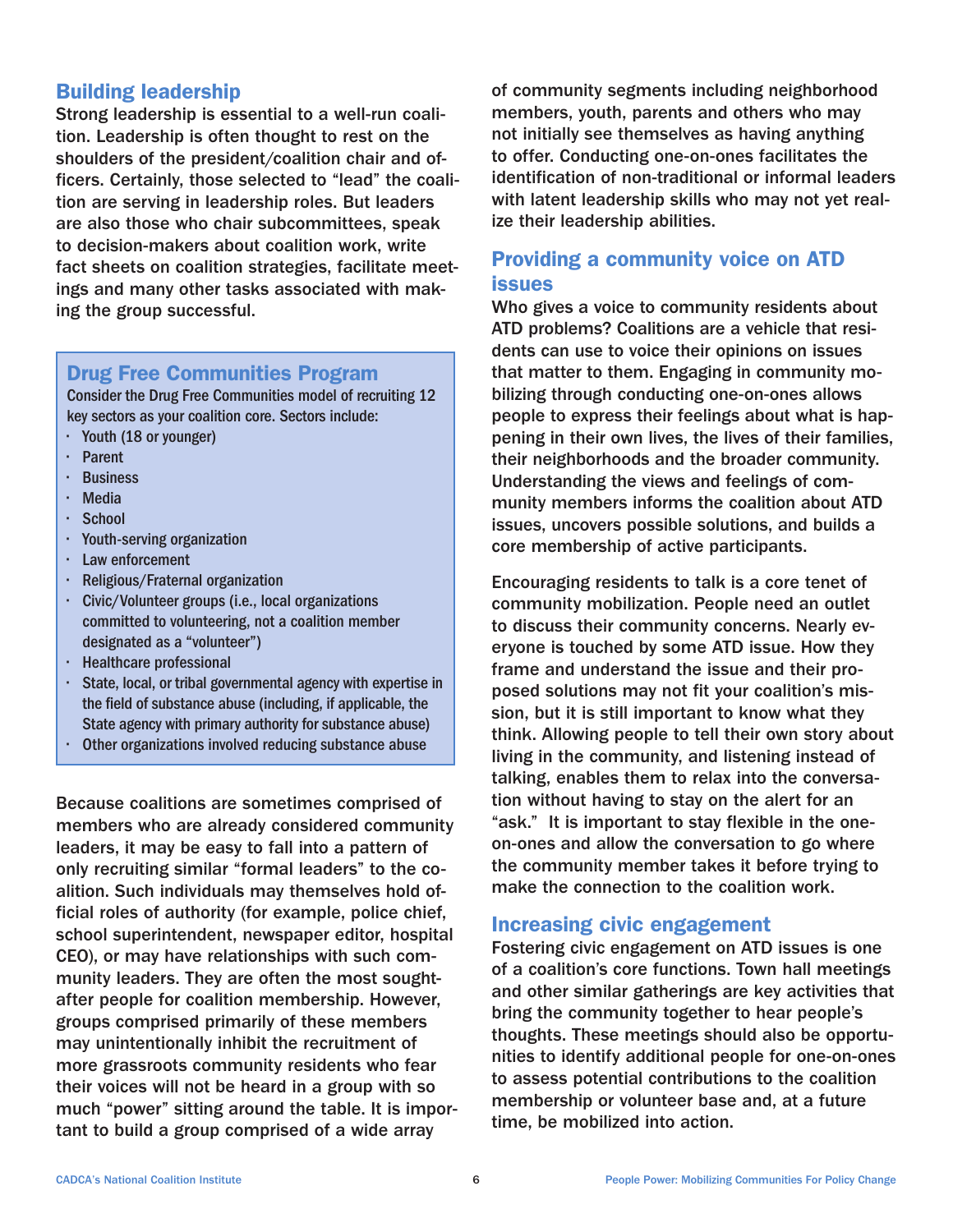But large community meetings are not the only vehicle for increasing civic engagement. The oneon-one process also builds, one person at a time, the community voice on ATD issues and creates future opportunities for community members to speak out, giving a boost to coalition efforts to implement environmental strategies. As the coalition becomes identified as the voice of the community's ATD issues, the inherent power of the group is increased with corresponding capacity to implement key strategies.

### Providing ground-level information about the community

Each community member sees ATD issues through his or her own eyes and circumstances. The community mobilizer attempts to understand as many of these perspectives as possible. One of the real benefits of conducting one-on-ones is the knowledge about the community that comes from talking with people and encouraging them to tell their own story. This is particularly true when talking to residents about their neighborhood and the ways in which ATD issues play out around them. There are always people who serve as gatekeepers in their neighborhood. They have a wealth of information and can often mobilize the rest of the residents around an important issue. This kind of *on-the-ground information* about the issues your coalition is concerned about is invaluable when you are gathering information as part of a community assessment. Capturing this kind of rich detail tells a story of the community that isn't revealed from survey data alone. Also, building relationships with a wide range of people who understand and have personal experience with community ATD issues increases the pool of individuals who may be able to assist in carrying out future work of the coalition.

### Building coalition power

Implementing environmental strategies requires your coalition to hold and exercise power. While having a broad, diverse and well-connected membership sets the stage for building and using power to address community ATD issues, it does not guarantee it. Many a coalition has built a group composed of movers and shakers only to hold meeting after meeting where nothing of substance is accomplished. The result is member lethargy and attrition.

Coalition power is a composite of three factors:

- A broad and diverse group membership;
- The extent to which the coalition has established deep and lasting relationships with large numbers of individuals in the community; and
- The coalition's willingness to take necessary action to improve community conditions on important ATD issues.

These three factors are interdependent and reciprocal. People want to participate in a coalition when their opinions and skills are valued and the group is perceived as effective. This, in turn, builds the coalition membership base, enhancing the group's ability to be a powerful agent of community change. If any one of these factors is ignored or underdeveloped, it is difficult to be effective.

Normalizing the concept of exercising coalition power should not be ignored. In fact, the process of building power should be an intentional coalition process. In doing so, the community perception of the coalition will shift, positively affecting the one-on-ones, member recruitment, and coalition communications.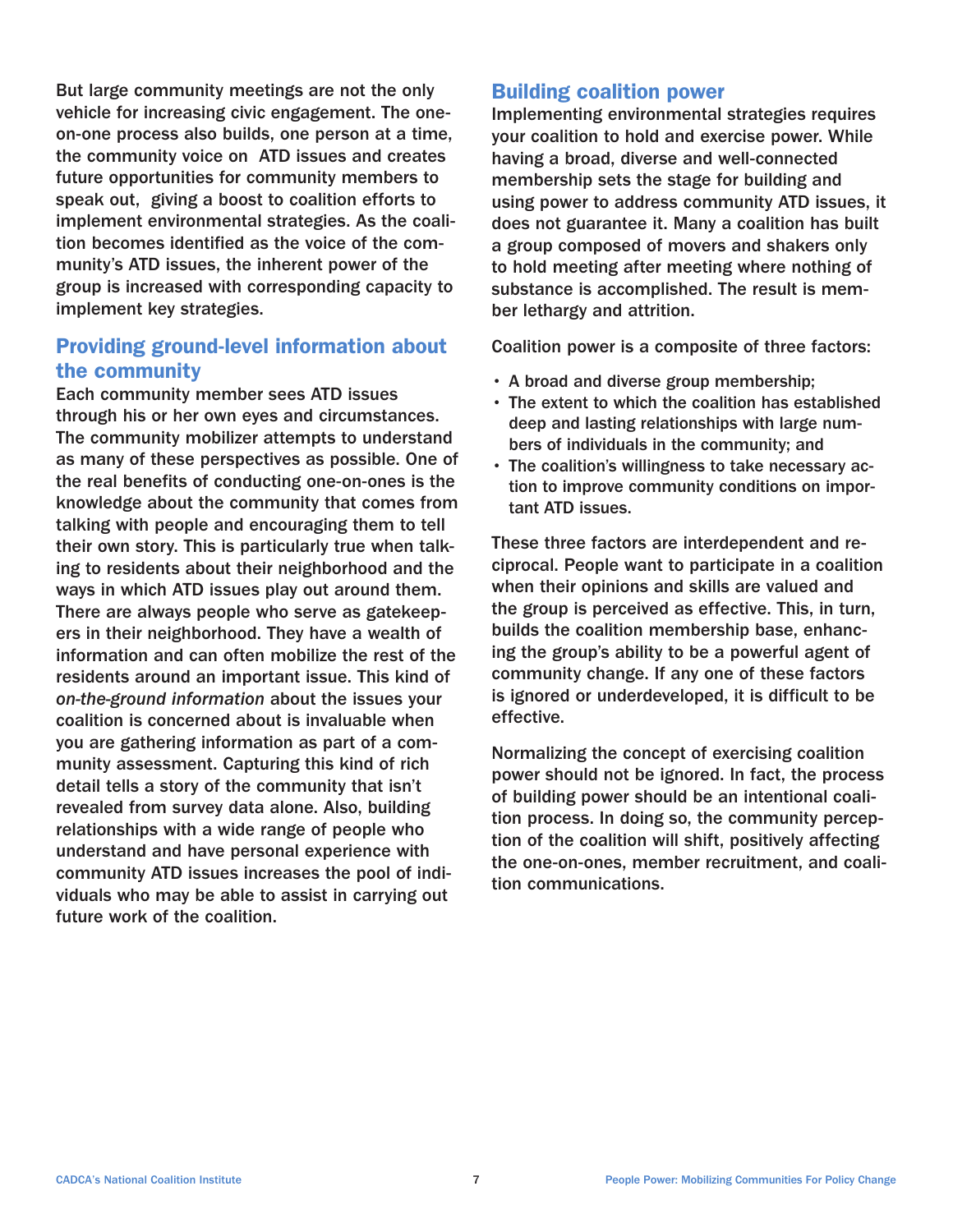# CHAPTER 3: COMMUNITY MOBILIZING TO IMPLEMENT ENVIRONMENTAL STRATEGIES

Coalitions are designed to impact problems at the community level. In an environmental change model, the coalition's efforts shift from implementing programs focused on changing individual behaviors to changing the environment in which decisions and behaviors about substance abuse are shaped. In this approach, the work is less about changing the personal control of behavior and more about addressing the issues that determine behavior. And while we are concerned with risky behavior, our attention focuses instead on the social, political, and economic contexts in which ATD problems occur.<sup>7</sup>

Extensive research demonstrates the effectiveness of environmental strategies that target alcohol problems among teenagers as well as the general population.8 9

*Environmental Strategies:* Environmental strategies enhance public health by altering the physical, social, legal, and economic conditions that influence behavior (Stokols, 1996).

For example, alcohol control policies that increase product price, limit the density of retail alcohol outlets, lower the blood alcohol concentration (BAC) limit for impaired driving, and raise the minimum legal drinking age have been shown to be effective at reducing youth access to alcohol and drinking-related harm.<sup>10</sup>

CADCA has identified seven change strategies that, when implemented together, increase the likelihood of effectively reducing problems at the community level. A general overview of each is provided in the box below.

# Seven Strategies to Affect Community Change

#### Individual Focused Strategies

- 1. Provide information—Educational presentations, workshops or seminars, and data or media presentations (e.g., public service announcements, brochures, billboard campaigns, community meetings, town halls, forums, web-based communication).
- 2. Enhance skills—Activities designed to increase the skills of participants, members and staff (e.g., training, technical assistance, distance learning, strategic planning retreats, parenting classes, model programs in schools).
- 3. Provide support—Creating opportunities to support and encourage people to participate in activities that reduce risk or enhance protection (e.g., providing alternative activities, mentoring, referrals for services, support groups, youth clubs, parenting groups, Alcoholics or Narcotics Anonymous).

#### Community Environment focused Strategies

- 4. Enhance access/reduce barriers —Improving systems and processes to increase the ease, ability and opportunity to utilize systems and services (e.g., access to treatment, childcare, transportation, housing, education, cultural and language sensitivity).
- 5. Change consequences (incentives/disincentives)—Increasing or decreasing the probability of a specific behavior that reduces risk or enhances protection by altering the consequences for performing that behavior (e.g., increas-

ing public recognition for deserved behavior, individual and business rewards, taxes, citations, fines, revocations/loss of privileges).

- 6. Change physical design—Changing the physical design or structure of the environment to reduce risk or enhance protection (e.g., parks, landscapes, signage, lighting, outlet density).
- 7. Modify/change policies—Formal change in written procedures, by-laws, proclamations, rules or laws with written documentation and/or voting procedures (e.g., workplace initiatives, law enforcement procedures and practices, public policy actions, systems change within government, communities and organizations).
- \*\*This strategy can be utilized when it is turned around to reducing access/enhancing barriers. When community coalitions establish barriers to underage drinking or other illegal drug use, they decrease its acceptability. Prevention science tells us that when more resources (money, time, etc.) are required to obtain illegal substances, use declines. When many states began to mandate the placement of pseudophedrine-based products behind the pharmacy counter, communities experienced a significant decrease in local clandestine methamphetamine labs. Barriers were put into place that led to a decrease in the accessibility of the precursor materials for meth production.

The list of strategies was distilled by the University of Kansas Work Group on Health Promotion and Community Development - a World Health Organization Collaborating Centre. Research cited in selection of the strategies is documented in the Resources and Research section of the CADCA website, www.cadca.org. The Institute uses this list by permission of the University.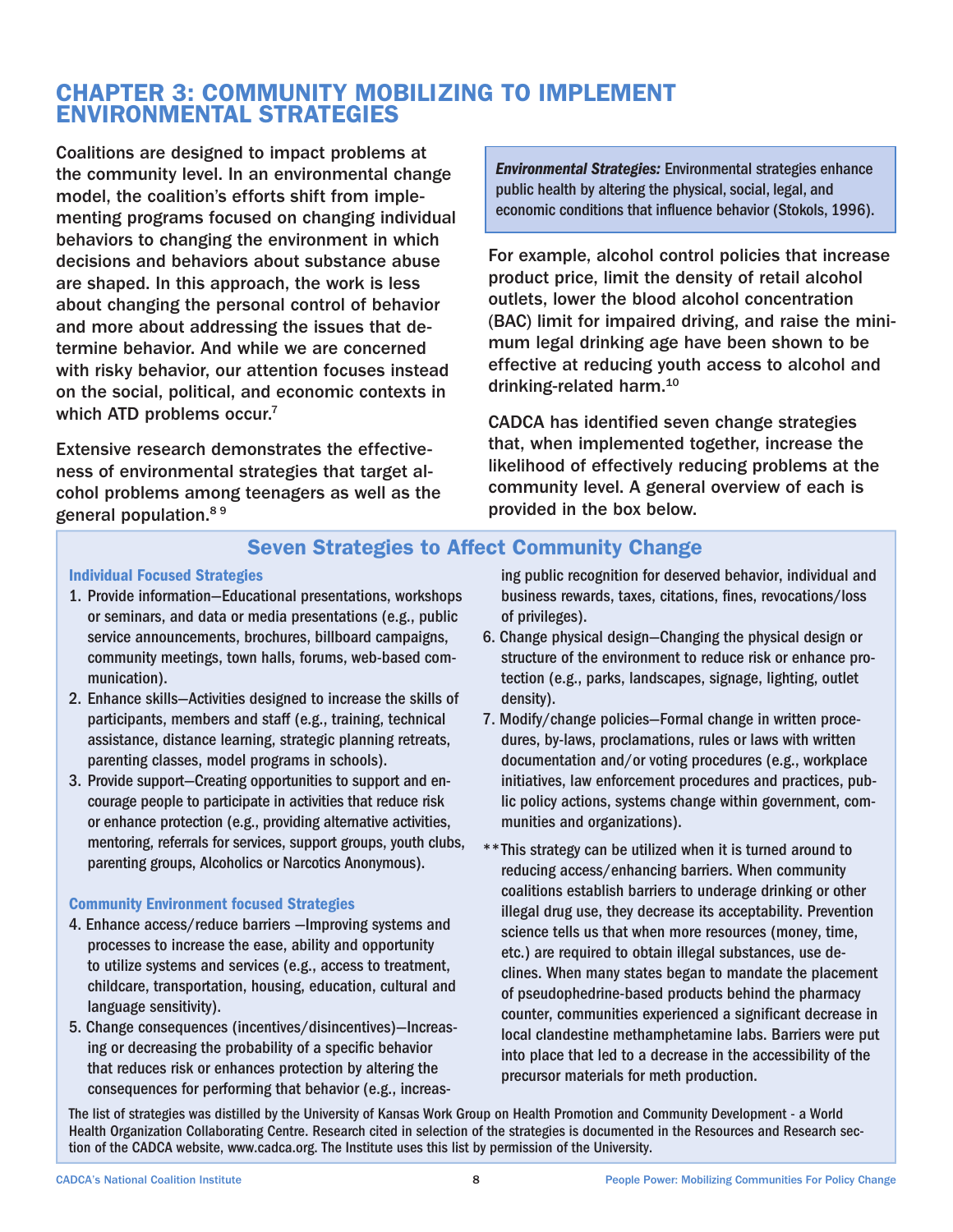# Why focus on modifying or changing policies?

Environmental strategies enhance public health by altering the physical, social, legal, and economic conditions that influence behavior. In the Seven Strategies to Affect Community Change, Strategies Four to Seven are considered environmental strategies because they change systems, practices, and policies. Community mobilizing is a central ingredient in their implementation. While each of the CADCA change strategies are important, Strategy Seven–modifying/changing policies - is perhaps the most powerful for fulfilling the coalition mandate to make long-term change at the community level. It is also one of the most challenging strategies to implement for coalitions not familiar with the policy campaign process. While CADCA Strategies One to Six can often be carried out by a coalition staff person or a few coalition members, the policy process requires broad coalition and community participation to be successful. This is where community mobilizing comes into the picture. Moving your coalition and broader community to participate in a policy campaign requires strong community mobilizing skills that engage a large number of people in the many tasks associated with the campaign. If your coalition has been built for action with members recruited into specific tasks, your work will be far easier than for a group who finds they need to "convince" their members that they should get active.

# Moving people from inaction to action choosing your issue

When considering the adoption of a policy as part of the coalition's work plan, engaging in community mobilizing contributes in two ways:

- 1.It informs the selection of an issue or local condition on which to focus; and
- 2.It stimulates action on the part of the community to influence those who have the power to enact the policy (decision-makers).

When we mobilize, we talk about addressing specific issues or improving "local conditions" in the community. Local conditions describe the community in terms of specific problems. These problem descriptions should be:

- *Specific—reflect features of the community that are producing risk;*
- *Identifiable—community members can describe how, when and where problems exist; and*
- *Actionable—are of a scope and scale on which local communities can have an impact.*

Local conditions translate a problem like "high levels of alcohol availability" to "too many bars in the downtown between 6th and J Street." Understanding the specifics of these conditions facilitates the development of related policies to create environmental changes around high-risk drinking.

There are many ATD issues or local conditions that require community action. How do you choose which to address? ATD issues need to be of sufficient magnitude and concern that real change can be measured and felt in the community when addressed. People need to be impacted by or connected to the issue. The closer physically or emotionally a community member is to an issue, the more likely they are to participate in addressing it.

To determine if an issue resonates with community members, the coalition needs to be able to answer the following fundamental questions:

Does your issue:

- Result in real improvements in people's lives?
- Give people a sense of their power?
- Alter the relations of power such that your coalition is perceived as being able to impact key decision-makers who hold the power to address your issues?

The answer to each of these questions should be "yes". And the answers must be specific, "How does it result in real improvements to people's lives?" "How does it enable people to feel their power as a community member?" and "In what ways does your coalition become more powerful and capable of fulfilling your mission and changing community conditions?"

There are more questions that you as a mobilizer need to answer concretely (see page 10). The answers signal the extent to which your coalition will be able to mobilize others to engage in your issue or address your local conditions. How do you get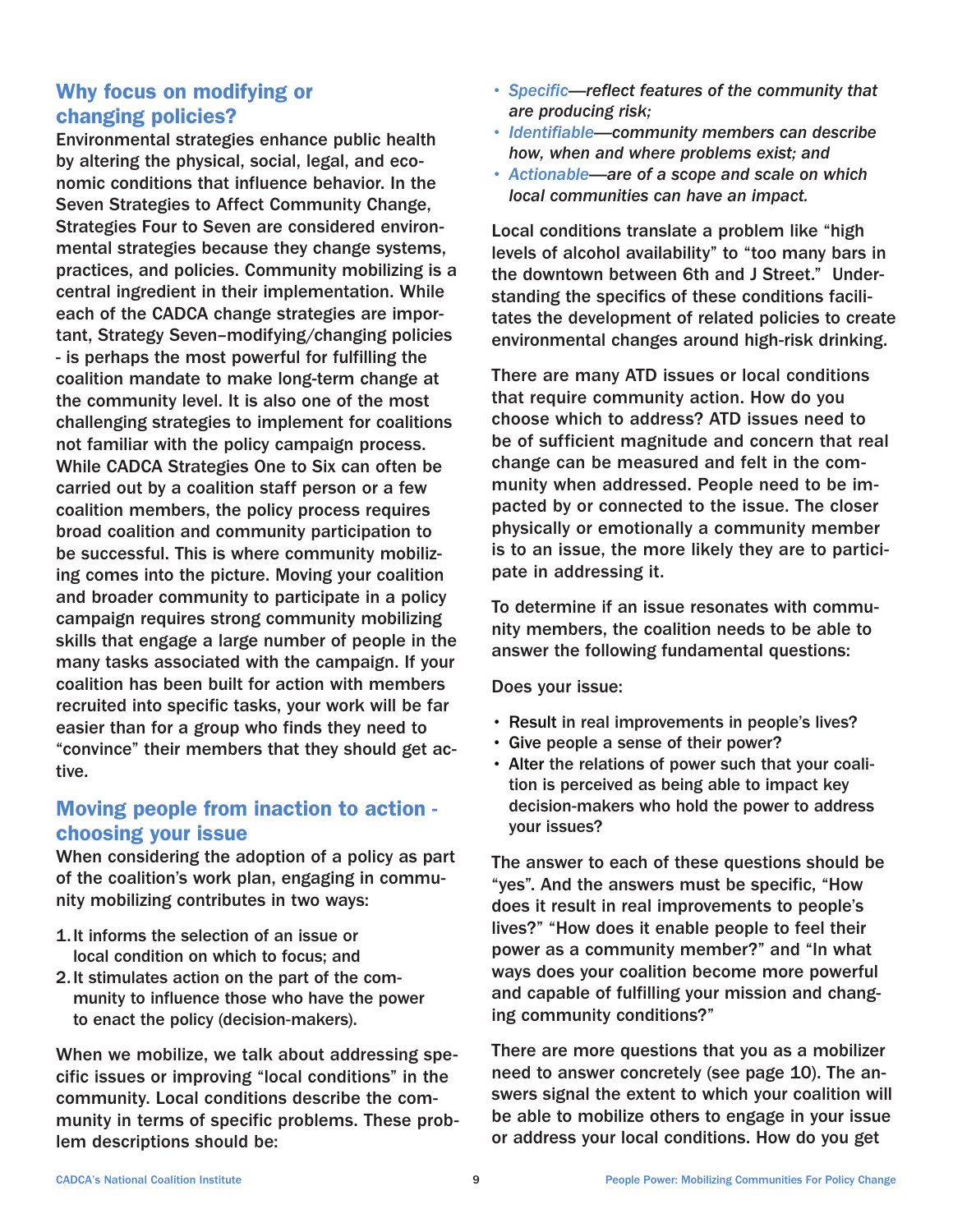answers to these questions? By engaging in community mobilizing. Specific information comes from talking with people. This is one way the mobilizing process helps inform both the issue selection and the process.

> people see how dealing with this issue will improve community conditions? • Non-divisive – will working on this issue divide coalition or

• Consistent with your coalition values and vision – does working on this issue support basic beliefs about why members joined the group?

community?

#### Is your issue:

- Worthwhile will it make a real difference?
- Winnable can your group pass the policy? Can you afford to lose? Can you afford not to try?
- Widely felt do many sectors of the community care about the issue?
- Deeply felt are the strong feelings on the part of the coalition and community?
- Easy to understand do

# Policy domains—Big P and Small p

Policy-making can occur at all the domain levels below:

• Home

- City
- Neighborhood

• Institution

- State
	- National

These domains are sometimes called *"small p"* and *"big P"* to differentiate between policies that require formal adoption as opposed to those that are more informally adopted. The *small p* domains of home, neighborhood, and institution often require policy strategies to reduce the high-risk behaviors that occur in these settings. But these policies can often be informally determined and are not focused on passing public laws and ordinances which are reserved for the city, state and national domains.

*Big P* policies are more formal and usually have a legal component associated with their adoption. The adoption of these policies may require a group or body to formally pass the policy. At the municipal level, examples of formal policies include cities passing social host ordinances, counties deciding to limit the number of alcohol outlets, city councils requiring that police departments have on-site prescription drug drop boxes,

# A Note on Advocacy & Lobbying:

Adoption of *small p* policies, including most institutional polices, may require advocacy but do not require lobbying. Successful adoption of *big P* policies certainly requires advocacy and also may require lobbying on the part of community members.

or cities requiring merchants to train their staff in responsible alcohol beverage serving practices. Each of these examples requires a formal decision by a city or county body and the process usually includes a public hearing to debate the pros and cons of the proposed policy. Formal policies are very amenable to being supported through community mobilizing. Institutional polices can be both *big P* and *small p* depending on the entity. School board policy is usually formally adopted while a service club may have a much less formal process for setting policy.

### Policy campaign steps

Your most efficient tool to make change at the community level is often through policy. And who better to implement a policy campaign than a community coalition with diverse membership and strong links to the community?

Implementing a policy campaign, while complex, is completely within the reach of coalitions. The ATD prevention field understands the policy process. For example, the tobacco field has a long history of supporting local, state and national level policy work. Since the 1970's the alcohol field has been building its understanding of evidencebased policy work as well as developing the skills required to mount and succeed in a policy campaign. Those working on illicit and prescription drug prevention have a less robust evidence base about what works, but are incorporating the lessons from tobacco and alcohol and applying them to drugs.

There are ten steps associated with implementing a policy campaign (see page 11). While the steps are listed in a sequential order, the actual policy process is more fluid, requiring the coalition to be flexible as to when they take each step. In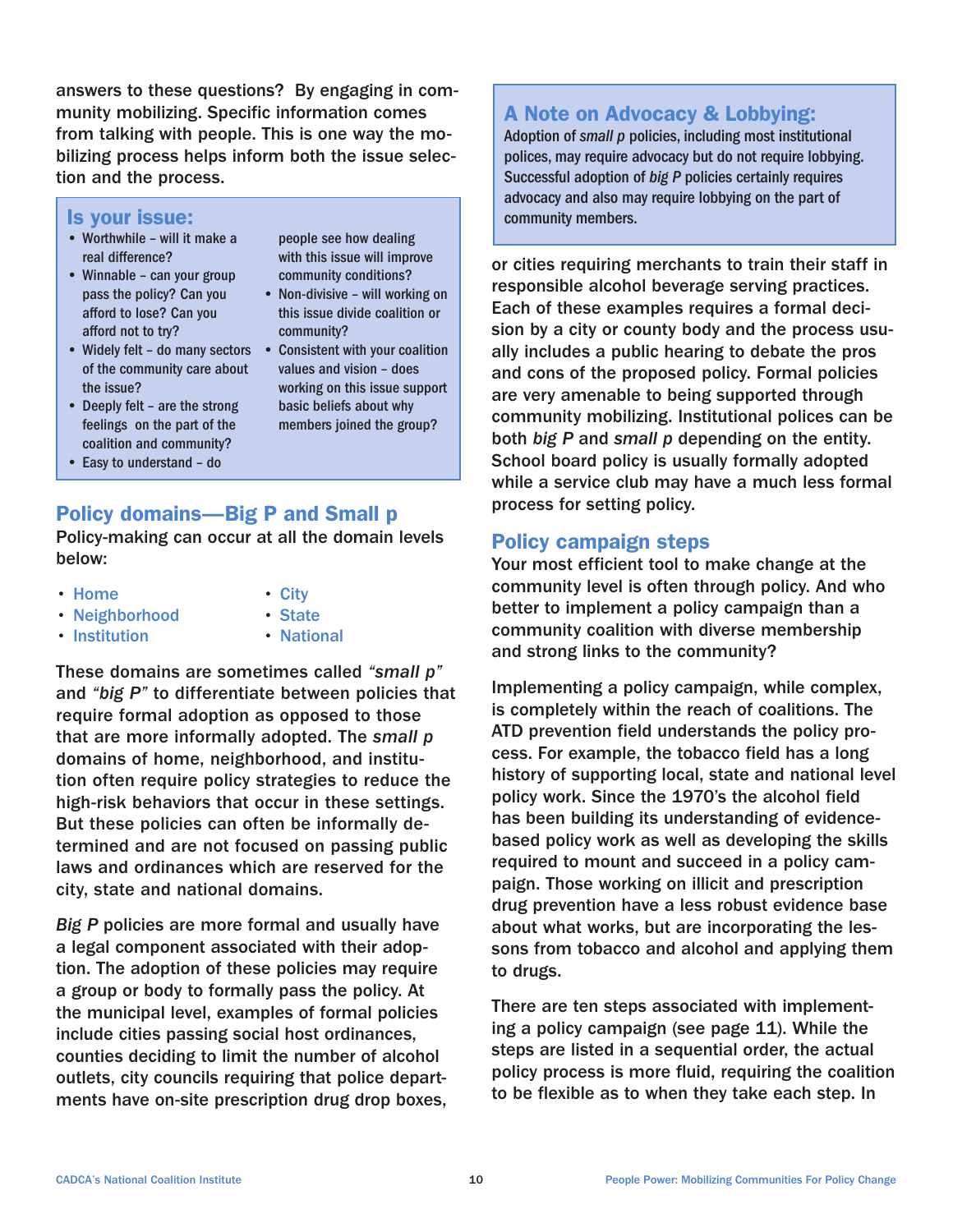fact, some of the steps may occur concurrently. The estimated time required to carry out the step will vary from policy to policy, but the timeframes provided below should serve as a general guide to construct an action plan for a policy campaign.

The ten policy steps are:

- 1. Clearly state the problem (1 month)
- 2. Engage person or organization responsible for enforcement (1–2 months)
- 3. Collect data to establish a legal basis for the policy (2–3 months)
- 4. Make your case (2–3 months)
- 5. Draft policy language (2–3 months)
- 6. Use media advocacy (3–6 months)
- *7. Mobilize support and provide community education (4–8 months)*
- 8. Get the policy adopted (1–2 months)
- 9. Ensure enforcement of the policy (4–6 months)
- 10.Evaluate campaign effectiveness (1 month)

Community mobilizing is most closely tied to Step Seven–*Mobilizing support and providing community education.* At this phase of the policy campaign, the goal is to successfully move people to exercise their individual and collective power to influence the decision-makers to adopt the proposed policy. Figure 3 reflects a mobilizing process that can be considered both top-down and bottom-up.

Top down mobilizing involves identifying individuals or groups who already have a relationship with one or more of your policy decision-makers and are willing to use their influence to seek policy adoption. Bottom up mobilizing is building the base at the grassroots level to acquire sufficient power and voice so decision-makers will decide to support the coalition policy. This bottom up mobilizing is sometimes called base building in that the coalition is building a large powerful base of people to influence decision-makers to take the action requested by the coalition. The implication, even if left unsaid, is that decision-makers may not retain their position of power if they fail to adopt the policy.

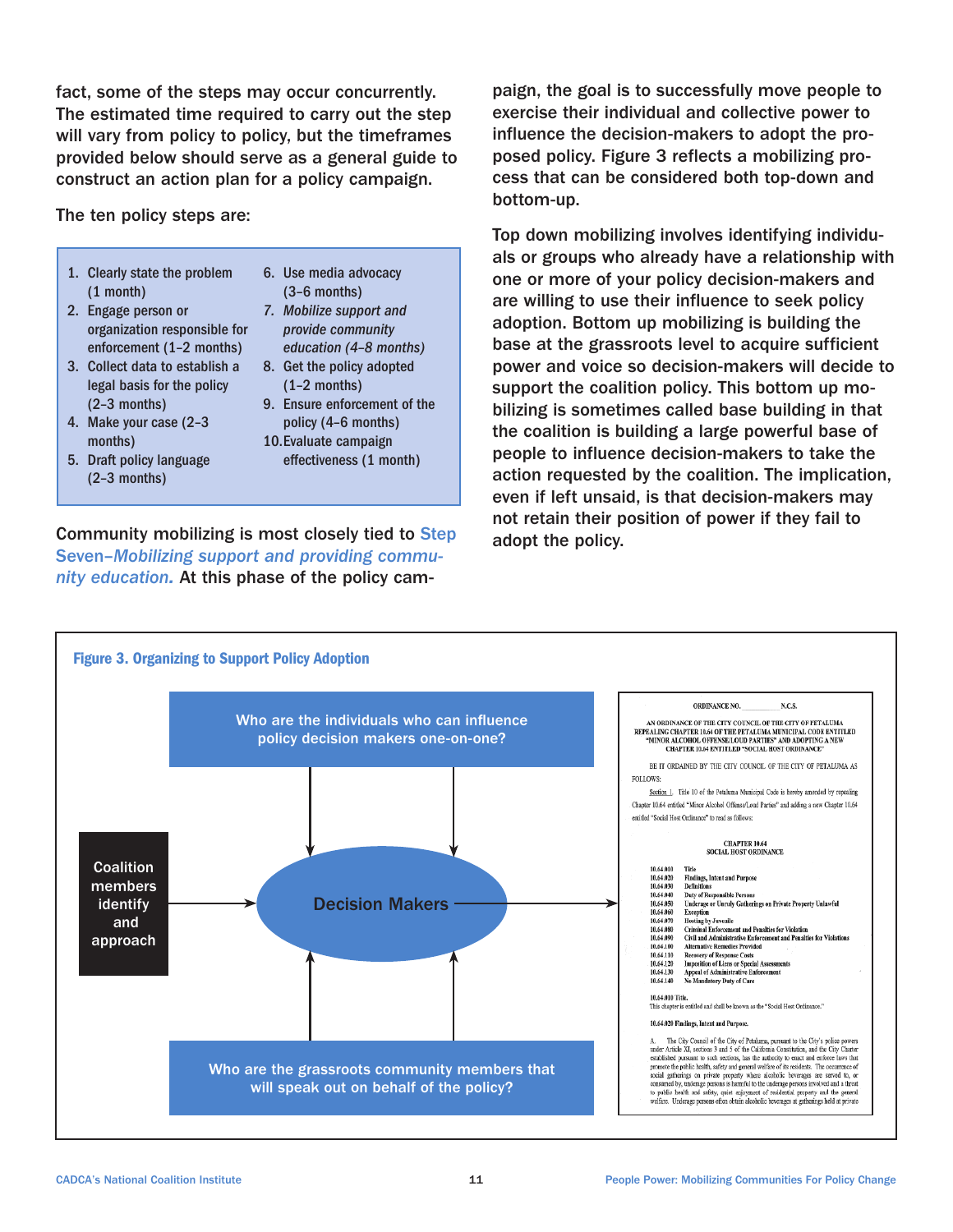# The Vallejo Fighting Back Partnership

The Vallejo Fighting Back Partnership (FBP) is a community coalition operating since 1990 in the City of Vallejo, California.

In the early 2000's, "smoke shops" became the largest upstart business in Vallejo. These small shops sold "tobacco smoking devices" that were often used to smoke cocaine, methamphetamine, and marijuana. As a result of illegal and nuisance-related activities occurring near the smoke shops, the quality of life in many neighborhoods declined with residents becoming increasingly fearful to venture outside their homes. The solution was the Vallejo Police Department's (VPD) Civil Nuisance Abatement Program (CNA).

The CNA process involves groups of neighbors taking owners and/or landlords of nuisance properties to Small Claims Court to sue for deterioration of quality of life. For a CNA to be effective, a large group of residents must come together to threaten, and potentially follow through with a lawsuit.

VPD and Vallejo Fighting Back Partnership partnered to mobilize the community to sue the landlord of a smoke shop that drew the ire of nearby residents and the attention of the police department with over fifty police calls for service each week for over seven months. The calls included loitering, fights, shootings and drug sales making it a major public nuisance and safety problem.

First, FBP mobilizers went door-to-door to the residents living near the smoke shop to hear about the problems they were experiencing. FBP mobilizers held one-on-one meetings with neighbors in their homes to build trust, understand how their quality of life was deteriorating, and discuss the power of resident action.

Next, VPD and VFB held a meeting at a police substation that over 55 concerned residents attended. In this meeting the

*challenge* to act was put to the community and accepted. The first step was organizing the neighborhood into Neighborhood Watch groups.

VPD provided training on how to document the problems occurring in the neighborhood. After residents documented, they moved on to the next step, direct *action.* At first, as expected, many refused to participate, citing fears of retaliation.

After several months of addressing their fears, 47 of the initial 55 residents filed small claims lawsuits against the smoke shop for the decline in their quality of life. A "demand letter" was sent to the smoke shop from the VPD on behalf of the 47 residents stating that the business had 30 days to abate the issues that were documented by the police and area residents or the neighborhood group would sue. After the 30 days had elapsed, and the problems had not been abated, all 47 sued for the maximum amount California allows (\$7,500.00 per person). The residents completed court paperwork with the assistance of the Vallejo Police Officers trained in the Civil Nuisance Process, and a joint court date was set.

At the small claims court hearing, the landlord submitted to the demands of the neighborhood after thirty minutes of questioning by the judge. Had he lost the court case, the landlord would have been responsible for all court fees and the monetary award to all the residents. This sum would have totaled over \$350,000. Within two weeks, the smoke shop closed its doors. A new store has since reopened as a corner grocery catering to the neighborhood.

This successful lawsuit spurred mobilizing in other neighborhoods with smoke shops. Soon, many of them closed their doors, creating an improved quality of life for residents across the city.

#### Lessons Learned:

- Partnerships matter. The work of both the Vallejo Police Department and Vallejo Fighting Back Partnership was enhanced by working together. FBP mobilizers were able to move in and out of the neighborhoods to build relationships with residents with much less attention than officers. FBP benefitted from the VPD's knowledge of the CNA process.
- $\mathcal B$  Building trust was essential to the mobilizing process. The CNA process can appear intimidating and risky at first. Conducting the one-on-one meetings in homes formed the foundation of trust that enabled the process to continue.
- Mobilizing is using "people power." The convening of 47 people to implement a single small claims action demonstrated the power of collective action.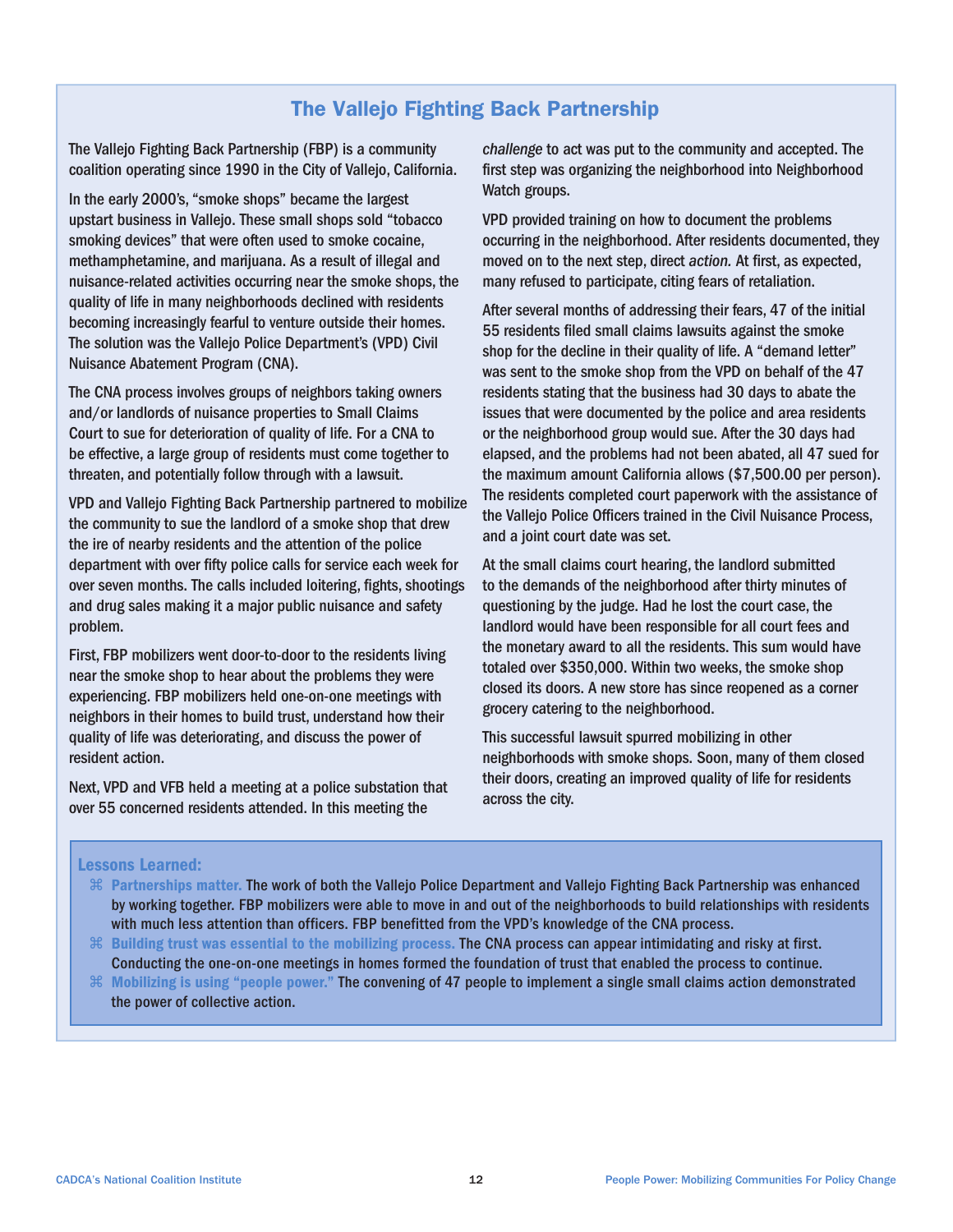# CHAPTER 4: ENGAGING IN COMMUNITY MOBILIZING

The process of engaging in community mobilizing is well defined. The community mobilizing wheel below shows the steps associated with the work.<sup>11</sup>



Each of the steps is important when carrying out a policy campaign designed to impact your local conditions and address your identified issues. Mobilizing is a circular process where engaging in one step naturally leads to the next one. The process begins with the step of *listening.*



In considering the mobilizing process, keep two domains of focus in mind:

- 1.The individual whom you are targeting for the purposes of better understanding the community, linking to the coalition, or recruiting into a specific task associated with a policy campaign; and
- 2.The full coalition you are moving into action.

Let's talk about each of the mobilizing steps.

# Steps 1 & 2 – Listening and relationship building

If you have been building your coalition membership using the one-on-one process, there is a good chance that the listening process has already been taking place. The simple graphic below reflects the kind of topics a one-on-one conversation should focus on to collect data and/ or assess a person's potential as an ally in advocating for policy change. An effective one-on-one is conducted by asking open-ended questions and engaging in active listening. The process differs from traditional key informant interviews in that building relationships is a higher priority than collecting information on the nature of the community ATD issues. Seeking information about the person and sharing information about you establishes the foundation of a relationship. It paves the way for gathering information about ATD problems and the individual's level of interest in working to address them.

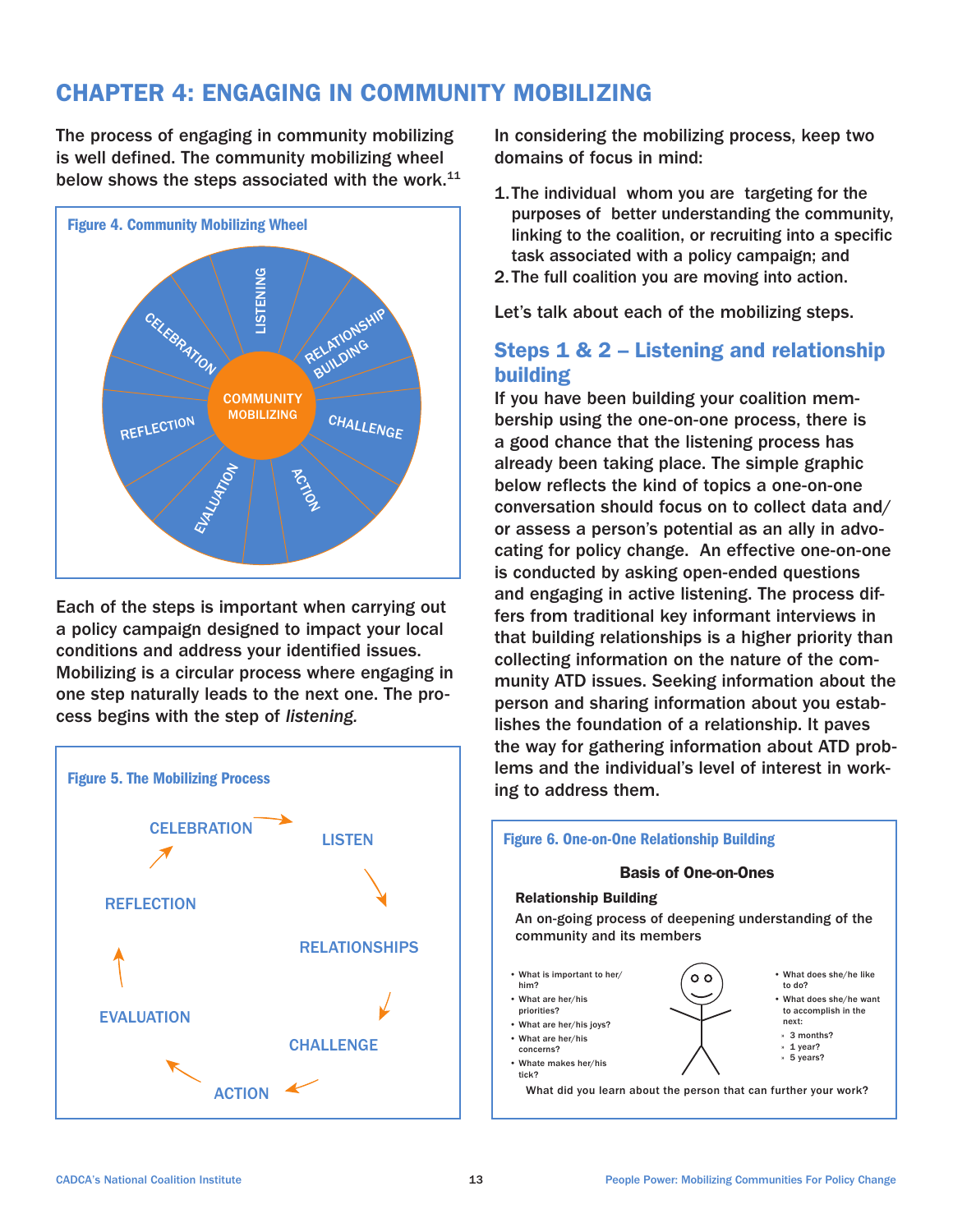#### Deciding who should conduct the one-on-one

One-on-ones can be conducted by anyone with the interest and training to carry out the process. Prevention coordinators and prevention coalition members are good candidates to conduct one-on-ones. All that is needed is a commitment to building relationships with the people that will extend beyond the initial meeting.

#### Deciding where to hold the one-on-one

One-on-ones can take place anywhere both parties are comfortable – in living rooms, in coffee shops, in an office, even just taking a walk. The important consideration is, "Is the setting conducive to an easy conversation in which both parties are getting to know one another better?"

#### Setting the meeting

Generally speaking, meetings should be set up through voice communication, such as a phone call or a face-to-face conversation. While email is convenient, it tends to be impersonal and not the best way to begin a new relationship. Remember that many of the meetings will likely be held with individuals who are not "professionals" in the prevention field. Rather they are community members who have concerns or experiences with ATD issues but make their living in other areas.

#### Conducting a One-on-One

Conducting a one-on-one is not difficult, but the process is different than what most coalition coordinators or prevention workers are used to. While the interviews are open-ended, they do have structure. There are three elements to a successful one-on-one:

1.*The Credential.* The credential tells the person why you are meeting. It provides a framework for the person to understand who you are and why you want to talk. This part could sound like: *"Hi, I am \_\_\_\_\_\_\_\_\_\_\_\_\_\_\_ from \_\_\_\_\_\_\_\_\_\_\_\_\_\_\_\_\_ and* 

*I* am working with the

*coalition to prevent alcohol and drug problems. I am talking with a lot of folks in the community to understand how these problems impact all aspects of community. I would like to talk with you for 15 or 20 minutes to hear your thoughts and any concerns you may have."*

2. *The Conversation.* The conversation is about encouraging the person to speak as much as they

can about themselves, and their interests, joys, and concerns. Stories are a great way to get the conversation going. Sharing your own story can make it safe for the other person to also open up and describe something of importance. This conversation is NOT initially about recruiting the person to a coalition or into a coalition role or task. The conversation could begin with: "How long have you lived in this town? Has it changed much since you have lived here? What do you like about living here?" *Keep in mind, if you are doing most of the talking, the conversation has gone astray.*

3.*Closing and Next Steps.* Closing the one-on-one is as important as the opening. The goal is to keep the relationship going. It's important to carefully listen and then assess how to proceed as the conversation comes to a close. Ideally, you would like another meeting at some future point. A second or third meeting can be where the relationship is both deepened and a potential connection to the work is established. You also want to see if the person knows other people with whom you can talk. A typical closing looks like: "Well, I really appreciate the time you have spent with me. I have learned a lot about this neighborhood. I will be having conversations like this with many other folks. Would you be open to being contacted again as our work progresses? Is there anyone else you think I should talk to who might be interested in sharing some of their thoughts and views on this issue? Thanks… I'll look forward to talking with you again in the near future."

#### Door-to-door mobilizing

Sometimes it is important to talk with community people in the neighborhoods where they live. This venue becomes necessary when you need to get information that is *close to the ground* about what's happening on the streets or in neighborhoods. The outreach to residents in neighborhoods usually takes the form of a listening process called a *knock and talk (door knocking).* The intent of this process is to go door-to-door to talk with residents about key issues and/or to solicit their participation in your policy campaign. For example, the knock and talk process is used:

• To find out about how loud and unruly underage drinking parties in homes are affecting nearby neighbors and potentially to solicit support for the adoption of a social host ordinance; or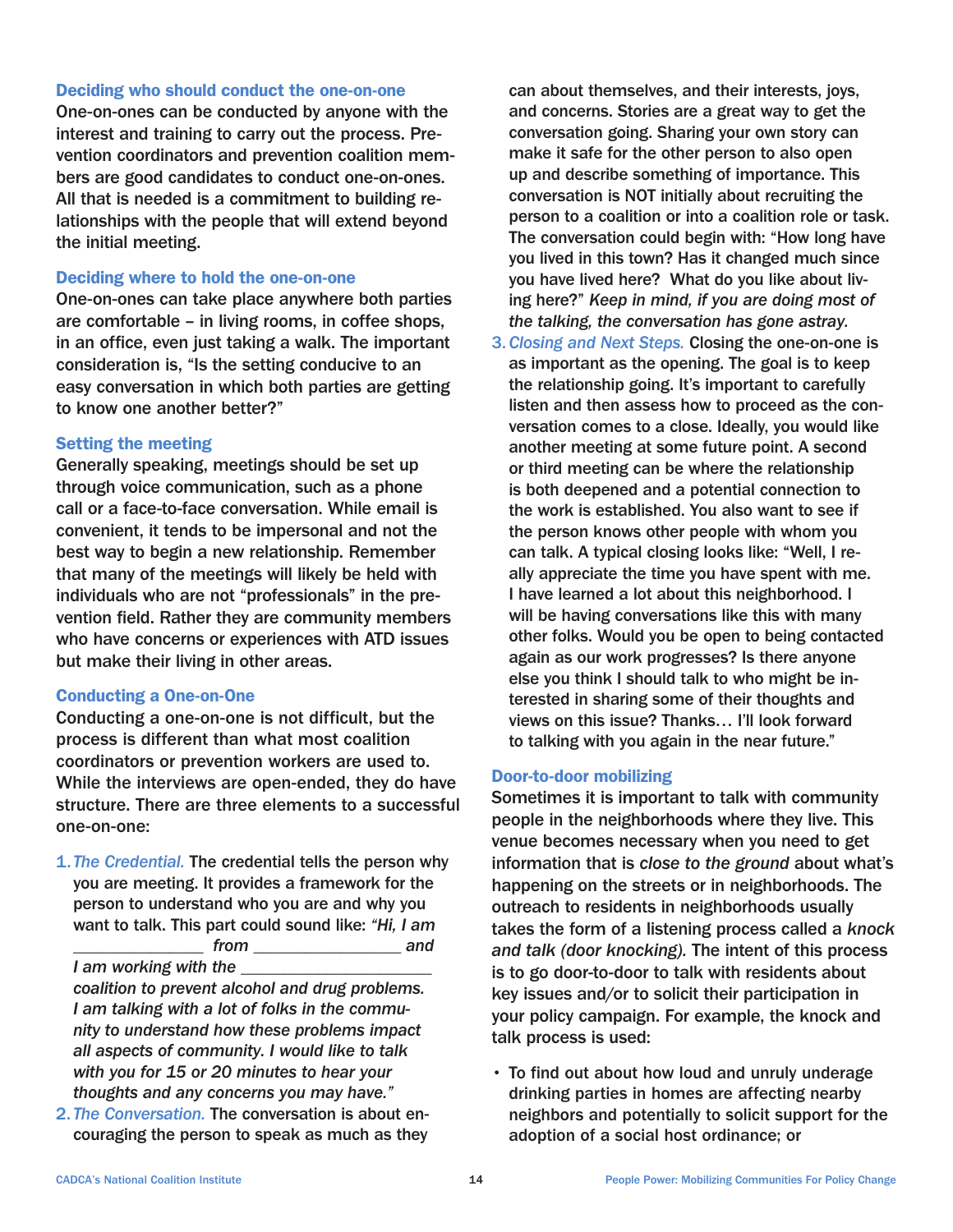- To understand the ways in which problem alcohol outlets are impacting nearby families or businesses and to seek support for a conditional use permit that would regulate new and existing outlets; or
- To determine if residents are aware of nearby street level drug dealing and to ask for support for increased law enforcement.

#### Knock and Talk

#### Key Considerations:

- *1. Work in pairs*
- *2. Pay attention to the surrounding environment*
- *3. Be culturally competent*
- *4. Recognize the first 30 seconds are critical to success*
- *5. Listen and focus on the relationship building*
- *6. Once contact is made, continue to build the relationship*

Each of these and other similar examples requires talking with residents who are being negatively impacted by the problems occurring in close proximity to their residence. This type of outreach may be both unfamiliar and potentially uncomfortable to you. While it is not the kind of mobilizing with which most coalition staff or members are familiar, it can be a very effective way to both gain information and recruit support for your policy campaign.

There are some key considerations associated with this type of mobilizing:

- Work in pairs, unless you are very familiar with the area where the work will occur. While this process may not be inherently dangerous, it is prudent to travel in pairs. This "buddy system" also allows for multiple sets of ears and eyes in the neighborhood and when talking to residents. Consider working in a female/male pair. Staff and coalition members can engage in knock and talks. In some instances you may want to practice the process in the neighborhood of one of your coalition members and have that person team up with you.
- Pay attention to your surrounding environment. Keep your eyes open for potential trouble and stay away if you feel threatened or uncomfortable. If you have a relationship with law enforcement, you may want to let them know you are going to the area to conduct knock and talks. Police may want to escort you. Determining if this is a good idea should be made on a case-by-case basis.
- Be culturally sensitive and competent in your outreach. If English is not the first language for the majority of residents, be sure to pair up with someone who speaks the dominant language and understands the local culture.
- The first 30 seconds are crucial to initiating a relationship with a resident standing behind a front door or working in their yard. Dress thoughtfully, not too formally, but also, not too casually. It may be a good idea to have your card or organizational ID on a lanyard around your neck. People are trained not to talk to strangers, so don't take it personally if someone does not want to talk at first. Recognize that as you are around the neighborhood more and more, residents will start to trust you and be willing to speak to you at a later time. It may take two or three outreach attempts before someone is willing to talk with you.
- Understand that listening and relationship building are the primary goals of the initial outreach. People may not be used to having others care about how they experience their neighborhood. You will need to build trust with them. The best way to do this is to listen and encourage them to talk.
- Once you make contact, be prepared to go back as many times as necessary to build the relationship.

#### *First – Getting ready to knock on the door*

Step one is all about preparation. Scan your environment as you drive or walk through the neighborhood. Do you see signs of street-level drug dealing? Are the homes run down? Are there abandoned cars in the street or in front yards? Do you see anyone out walking? Are all the shades drawn? While no one condition defines a neighborhood, you do want to assess your comfort level with walking around the area knocking on doors. If it doesn't seem right for you, if you are frightened, for example, this process may not be a good fit for you.

Bring a pad and paper to keep notes of your conversations. Be sure to track the following information:

- Date and time of day;
- The name(s) of the people doing the knock and talk;
- Address of the residence where the conversation(s) occurred;
- Names of the person(s) you talked with, if they are willing to provide it;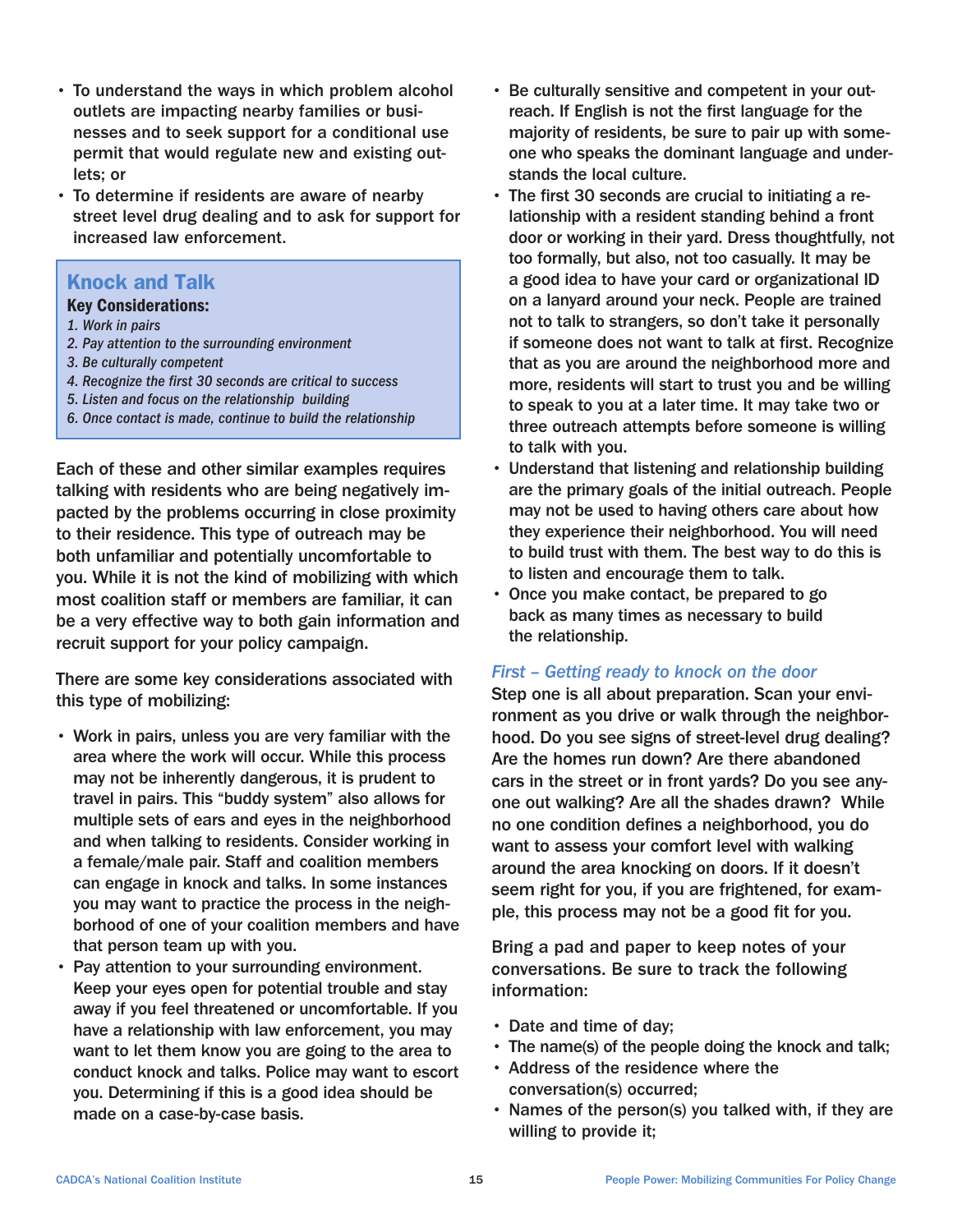- Phone number, if the person is willing to share it;
- Notes on who was home and who was not; and
- Notes on the information shared and your sense of next steps.

As you approach each and every residence, do a quick risk assessment. Are there dogs present on the other side of a fence? Is there a bin full of beer cans or liquor bottles? Do you smell marijuana smoke? What shape is the house in (i.e. is the grass cut, is it painted, is there trash and debris all around?) The criteria that apply to the overall neighborhood also apply to each residence. If you are uncomfortable, pass on this location.

#### *Second – Conducting the knock and talk conversation*

At the front door, be prepared to ring the bell no more than three times. Remember to make a notation if no one answers, you may want to come back to this location in the future. When the door is answered, be friendly and smile. You are there to share the possibility that a problem or issue impacting their neighborhood or community can improve. Be sure to share the following information:

- Identify yourself and the organization you are representing right up front. Show your ID and if you have one, and a business card;
- Tell them you are not selling anything;
- Tell them you want to learn more about their neighborhood and that you have some information to share about what your coalition is doing that might interest them;
- If they are not able to talk with you at this time, ask if you might be able to come back at a more convenient time. If a date and time are agreed upon, give them your card and ask them to call you if they need to change the appointment. Ask if they would be willing to share their phone number in case you have a change in your availability.
- Be sure to explain what your coalition does in the community. You are not pitching your policy in doing this. Rather you are providing some sense of your credential. You are saying you are legitimate. Talk about your role, and let the person know part of your work is to better understand how ATD issues impact this neighborhood. At this point, you have to assess if there is any interest on their part to go further in the conversation. If they seem to want to hear more, keep going. If, however, they

are clearly anxious to disengage with you, thank them for their time and move on. There may be another opportunity to talk in the future, so leave on the best footing possible. In some cases, the entire conversation may occur with the person being behind a screen door or from a crack in the front door. It is also possible you may be invited inside. Once inside, scan for features that can provide information about who they are. For example, are there obvious signs of children? If a rental property, such as an apartment, are there signs of landlord neglect? Is there evidence of alcohol or drug use? This information is to assist you in establishing your comfort level as well as provide cues that could further your relationship building with the resident.

- At some point, the person will want to know what you actually want from them. This may be one minute or one hour into the conversation. Your answer will depend on your assessment of the situation. If you feel that another meeting would solidify the relationship then you may want to ask if you could come back next week to learn more about the neighborhood. If this doesn't fit the context of the conversation, you can share the policy work and where the coalition is headed in their policy campaign.
- Once you sense it is time to leave, assess if another meeting would be beneficial to the resident or to your policy campaign. Was the person interested enough to keep talking with you? Did they express an interest in assisting with your campaign? Did they not finish telling you about the neighborhood issues? Do they just want to be heard? Do they want to be kept informed about how your work is progressing? Close out the conversation in as pleasant a manner as possible and be sure to leave with a next step, if any, clearly defined.

#### *Third – Wrapping up the knock and talk process*

Once the door is closed and you have left the property, you need to log your impressions and the agreed upon next steps on your knock and talk form. If you promised to call or come back at a specific time, it is essential you keep that commitment or be proactive in rescheduling. If you breach the newly established trust formed in the initial knock and talk, it may be difficult to regain it.

The knock and talk process can only be scripted to a point. As you engage in this rewarding community mobilizing process, you will establish your own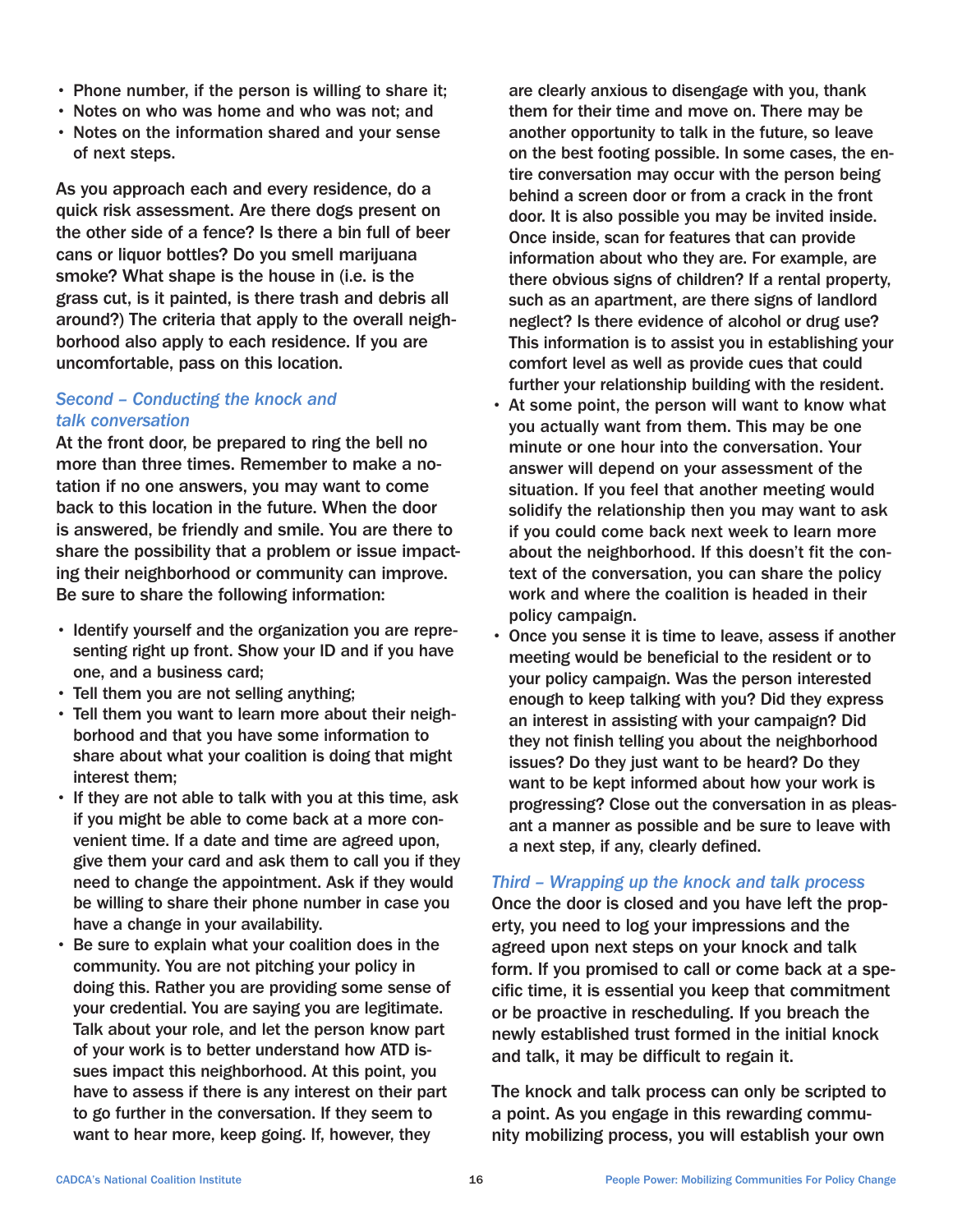style. Recognize that it takes a little time to feel comfortable with this type of outreach.

### Step 3 – The challenge

There comes a point during each one-on-one when you have to decide whether or not to make "the ask." This is also true for the coalition, as a whole. At some point in time you must ask the question: "Do we want to take on this policy campaign?" The process of the community mobilizer asking an individual to engage in the work or asking a coalition to move from planning to action is called the challenge. Issuing the challenge does not necessarily mean the person or group immediately jumps into the action, rather it is that point in the process when a person's status can change from potential supporter to actual supporter. Issuing the challenge to a coalition occurs when the discussion about undertaking a policy campaign shifts from simply talking about the policy to actually making it happen. It is an intentional process; rarely does it occur on its own. Before issuing the challenge to individuals, consider the following:

- Have you developed a relationship where there is mutual trust and respect?
- Do you have a good sense of the interests, passions, concerns and goals of the person and his/her family? Have you been able to match them to the goals of the coalition?
- Do you see a fit for the person in terms of specific activities she/he could do to move the policy campaign forward? Are you comfortable that the person will follow through on agreed upon tasks?
- Does the person have connections to other people that you could talk with to build the base and is there a willingness to share those contacts?

While this is not an exhaustive list, it does provide guidance to help determine when to issue the challenge.

Once the challenge is issued, responses are "yes," "no," or "maybe." An affirmative response is good news and requires that you have a clear plan of how this person will engage from the moment the commitment to participate is made. Remember you have been building a relationship with the person. That relationship requires on-going nurturing to ensure the person stays connected. A "maybe" simply means that you have more relationship building and exploration to do with the person. A "no", while disappointing, can be expected in some percentage of the one-on-ones. Not everyone is ready to work with the coalition. A "thank you" and request for other people to talk to is in order. Be sure to leave on good terms with a clear expression of your appreciation for time spent. You never know when a person will change his/her mind and decide to engage with the coalition in the future.

Issuing the challenge is a key area where coalitions can get stuck. There are two key reasons for this:

- 1.The relationship building through one-on-ones doesn't occur in a meaningful way. One sign of this is when people are being asked to join the coalition with little or no time spent in the relationship-building process and finding the right fit with the tasks of the group.
- 2. The coalition leadership is unable or unwilling to end the ongoing discussion about what to do or how to do it by asking the question…"Are we ready start implementing this policy?" Coalitions commonly fall into the trap of thinking everyone has to be heard on a particular issue. This can be an excuse for never making a decision. Once the oneon-ones have occurred, the group should have adequate information about the issue and "permission" to move into action.

### Step 4 – Action

Once the challenge has been accepted by individuals to engage with the coalition and by the group itself to begin the policy campaign, it is time to get to work.

The policy steps on page 16 describe the elements of a successful campaign. There are specific skills and tasks associated with implementing each of the 10 policy steps. Community mobilizing is principally about step Seven - *Mobilize support and provide community education.* Failure to fully implement this step can make the difference between winning and losing your policy campaign.

Keep in mind the two facets of successful community mobilizing: 1) Base building, bringing the grassroots community into the action, and 2) Working with the community to educate and influence decision-makers about the issues and policies the coalition is concerned about.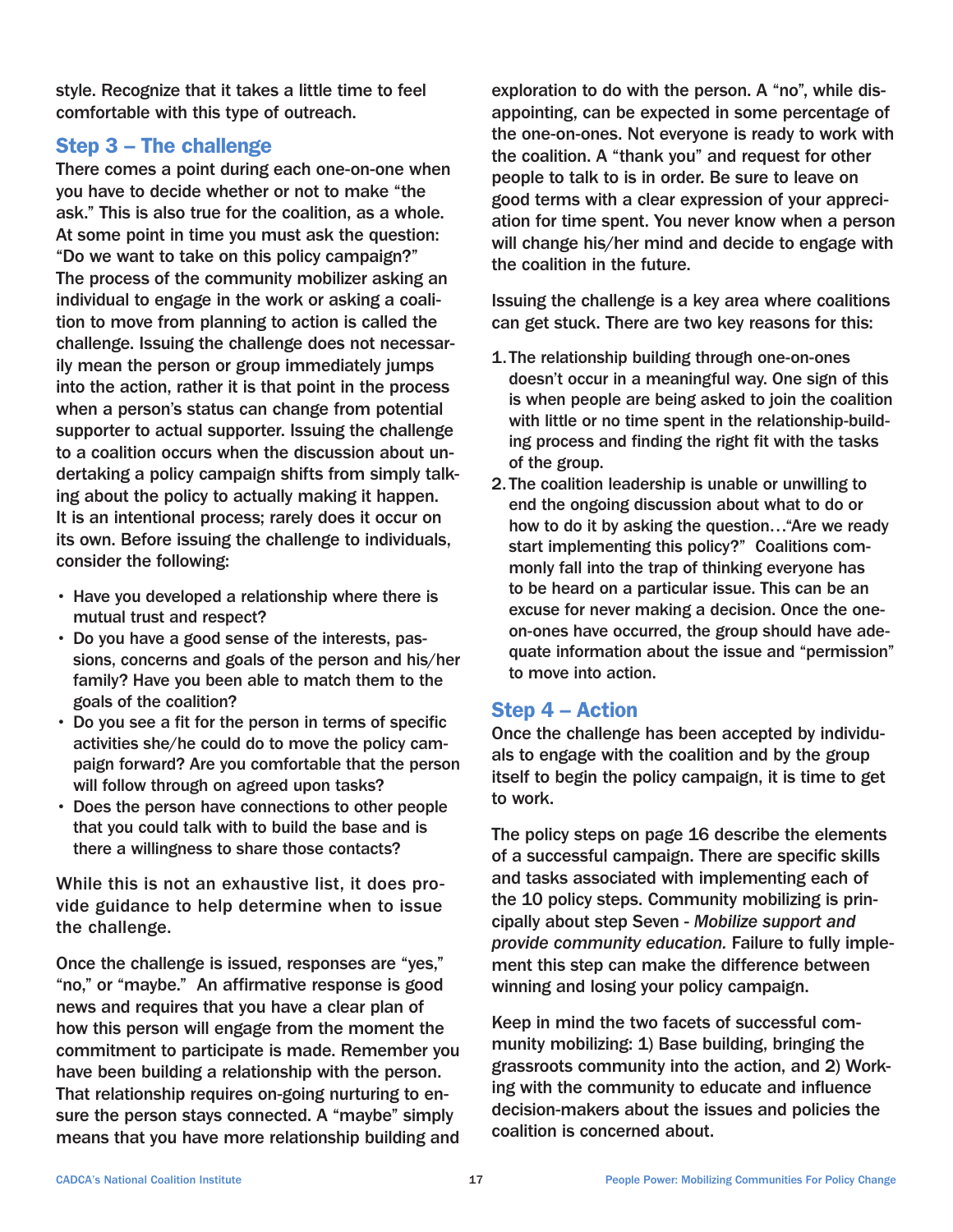#### *Base building – bottom up community mobilizing*

Conducting one-on-ones is the key to building the base of support for a policy campaign. Now is the time to put to work all the people who expressed interest and concern

*Remember: Both "top-down" and "bottom-up" mobilizing is necessary to get your policy adopted.*

about the issues your policy addresses. Examples of the many ways your membership can support the policy campaign include:

- Participating in working on one or more of the policy campaign steps;
- Writing letters to the editor supporting the policy;
- Holding neighborhood or living room meetings to discuss the policy and its importance to the community;
- Writing Op Ed pieces for local newspapers;
- Asking organizations for resolutions of support;
- Getting petitions of support signed by community members;
- Emailing decision-makers urging their support;
- Meeting face-to-face with decision-makers to urge their support, and
- Attending all hearings and meetings where the policy is being discussed to show support.

#### *Influencing decision-makers – top down community mobilizing*

Top-down mobilizing is an essential element of a policy campaign. Simply put, you are trying to influence decision-makers by having those key individuals they listen to become your supporters and spokespersons. This is sometimes a multi-step process in which you may need

Chart 1. Power Analysis Chart

# Assess the Individuals Who Can Give you What you Want Who has the power to adopt your policy

| Who are the<br>most important<br>individuals? | To whom must you<br>talk before you<br>approach them? | How do you<br>influence them? | What is the<br>self-interest<br>of each? | Who will<br>approach each? |
|-----------------------------------------------|-------------------------------------------------------|-------------------------------|------------------------------------------|----------------------------|
|                                               |                                                       |                               |                                          |                            |
|                                               |                                                       |                               |                                          |                            |
|                                               |                                                       |                               |                                          |                            |
|                                               |                                                       |                               |                                          |                            |
|                                               |                                                       |                               |                                          |                            |
|                                               |                                                       |                               |                                          |                            |
|                                               |                                                       |                               |                                          |                            |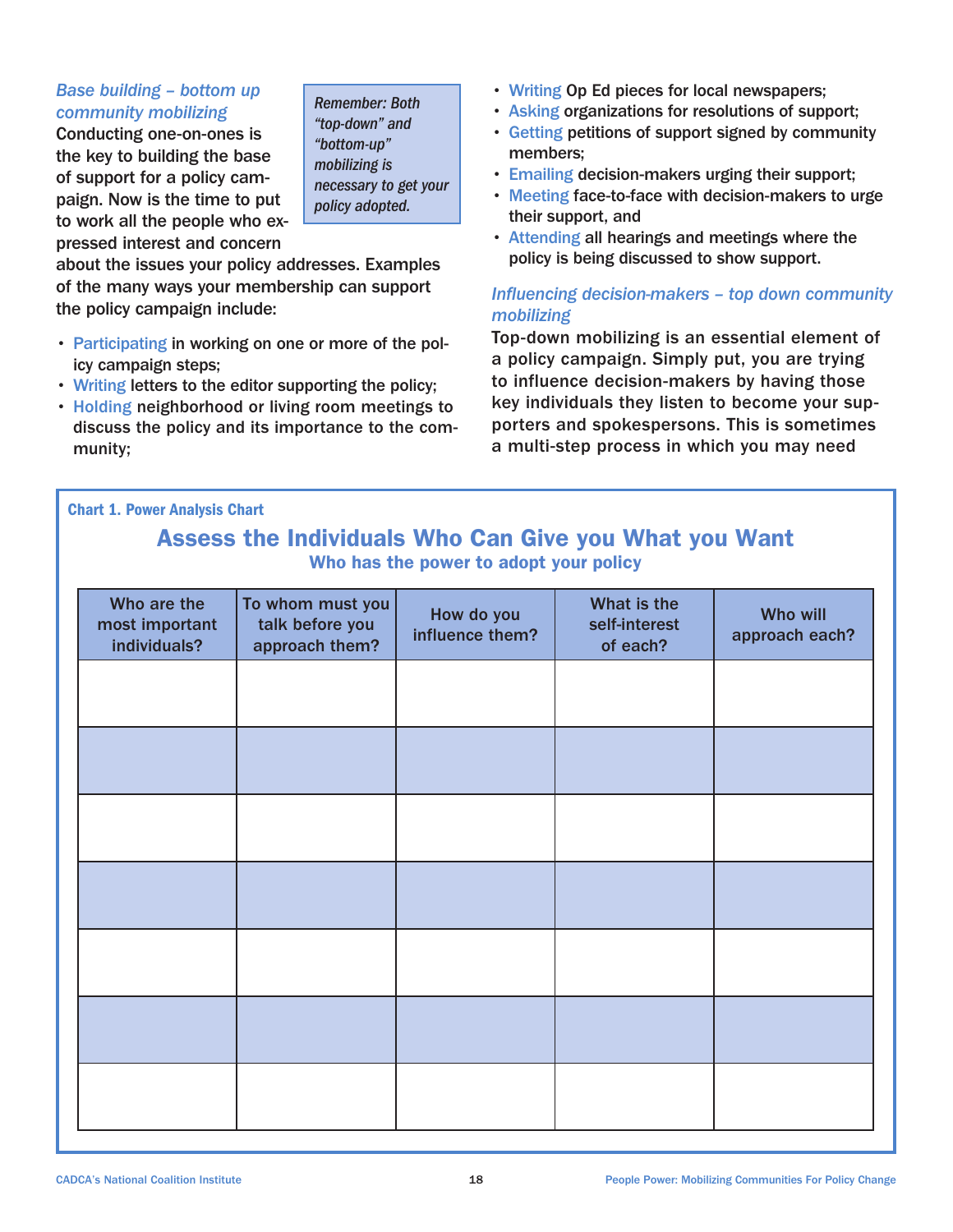to find people who can convince key influencers to speak to the decision-makers. For example, if you are working on a social host ordinance or an ordinance to require mandatory responsible beverage service training, the final decision-makers may be the city council. To reach the council members, you may need to find someone who knows the city manager or city attorney to bring them on board and to let council members know of their support. Or you may need to talk to a close friend or ally of the decision-maker so they can pitch the policy directly. Central to the process is understanding how decisions are made by the people who have power to adopt your policy.

A tool to facilitate "unpacking" the decisionmaking process is called the power analysis. This process concretely identifies who needs to be approached and who best to make that contact. Chart 1 (see page 18) is a tool coalitions can use to carry out the analysis.

In completing the power analysis you may again find your one-on-ones paying off. It is possible that through the one-on-ones you met and built relationships with people who not only support your work but also know one or more of the decision-makers. Otherwise, you may have to independently identify individuals who support the policy work and who also know influencers or decision-makers.

The action component of the community mobilizing work is where the "rubber hits the road." It is very difficult to move policy work forward without spending adequate time focused on putting people to work ensuring that decision-makers are supporting your coalition policy. There are so many opportunities for supporters to engage in the policy work - from simply signing a petition of support to speaking at a hearing on the policy - that there should be no reason for failing to bring people into the action of the campaign.

#### Step 5 – Evaluating the community mobilizing effort

Coalitions understand the value of evaluation to demonstrate the success of the

### Evaluate Your Campaign Did the Group:

- Hit their benchmarks
- **Build power and coalition** capacity
- **Build coalition unity**
- Set up next actions

group and its effectiveness in reducing ATD problems and local conditions. However, evaluation from a mobilizing perspective is a little different than the overall coalition evaluation. Here we are talking about evaluating the success of the community mobilizing effort itself. Examples of evaluation questions for a community mobilizing campaign include the following:

- Did you hit your mobilizing target numbers? How many people did you bring into your base of support? Was it as many as you hoped? Did you find people willing to influence decision-makers, were they outside the core membership of the coalition? How many people turned out when the policy was being discussed in public meetings? Was it enough?
- Did your coalition build power as a result of the mobilizing? Is the group perceived differently now than it was before the policy campaign? Is the group now viewed as a "player" when it comes to addressing ATD issues in the community? Will decision-makers consult the group before making future policy decisions on ATD issues? Do members feel more competent to engage in policy work? Did new leadership emerge in the group?
- Did the mobilizing build coalition unity? Is there greater clarity about the organizational mission and a sense that the coalition can make a difference in the community?
- Is the coalition ready to move to the next policy campaign? Can the base be mobilized to address a new issue? Do you have enough information about each one-on-one that you can reach out to community mem-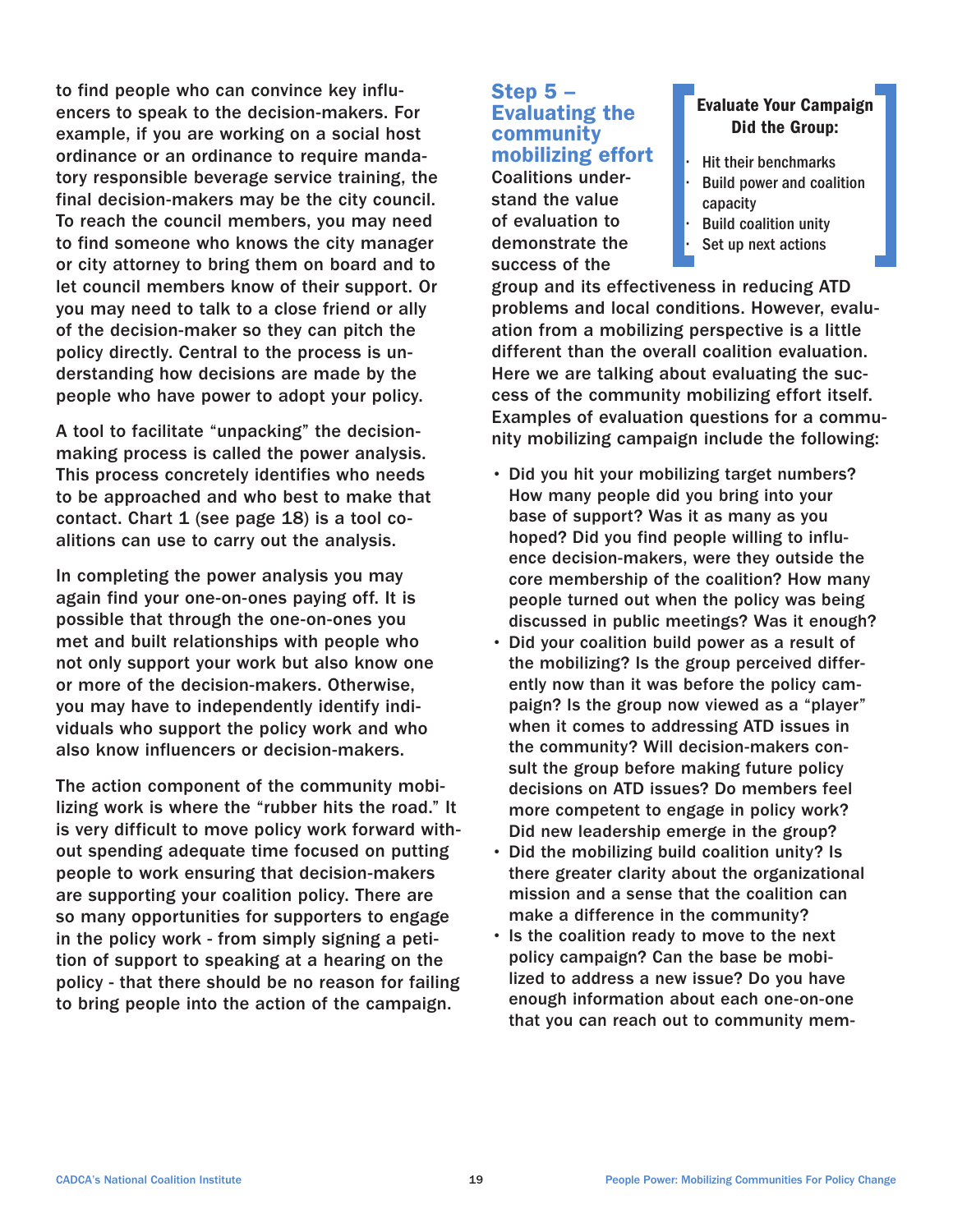bers to engage at a future time? Do decisionmakers now expect the coalition to be an agent of change? Are coalition members asking to move to the next policy campaign?

Unfortunately coalitions sometime move from one campaign to the next without taking the time to evaluate what worked and what could have been improved. Try not to make that mistake. Talk about how the policy campaign affected your coalition and make any adjustments required to be more effective.

### Step 6 – Reflection

Reflection differs from evaluation. Reflection is about explicitly linking back to why this work is important and reaffirming the role your coalition plays in the community. Talk about:

- How the campaign was important to *coalition members;* their sense of contributing to improving the quality of life in the community; their feelings about being part of an effort that is larger than any one person; their feeling of competency, etc.
- How the campaign was important to the *community;* how will the community im-

prove as a result of the campaign? Did it give voice to those who didn't have a way to express their concerns? Did it build connectedness between community members?

Reflection is also about reaffirming the core values of the coalition and celebrating the work. Revisit why the coalition took on the campaign. Discuss the ways in which the mobilizing may have changed how the coalition interacts with community. Discuss the ways in which the accumulation and exercise of power has affected the coalition and the broader community. Is the power being used to improve the lives of other people or has that been lost in the day-to-day work? Find time to celebrate the work of the group by having a potluck, giving recognition to members or spending time together in a fun activity.

Community mobilizing is but a means to an end. The end is about successfully seeing your policy adopted. But it is also a means to build "community." Reflect on the extent to which your coalition has contributed to the broader goal of connecting people to one another.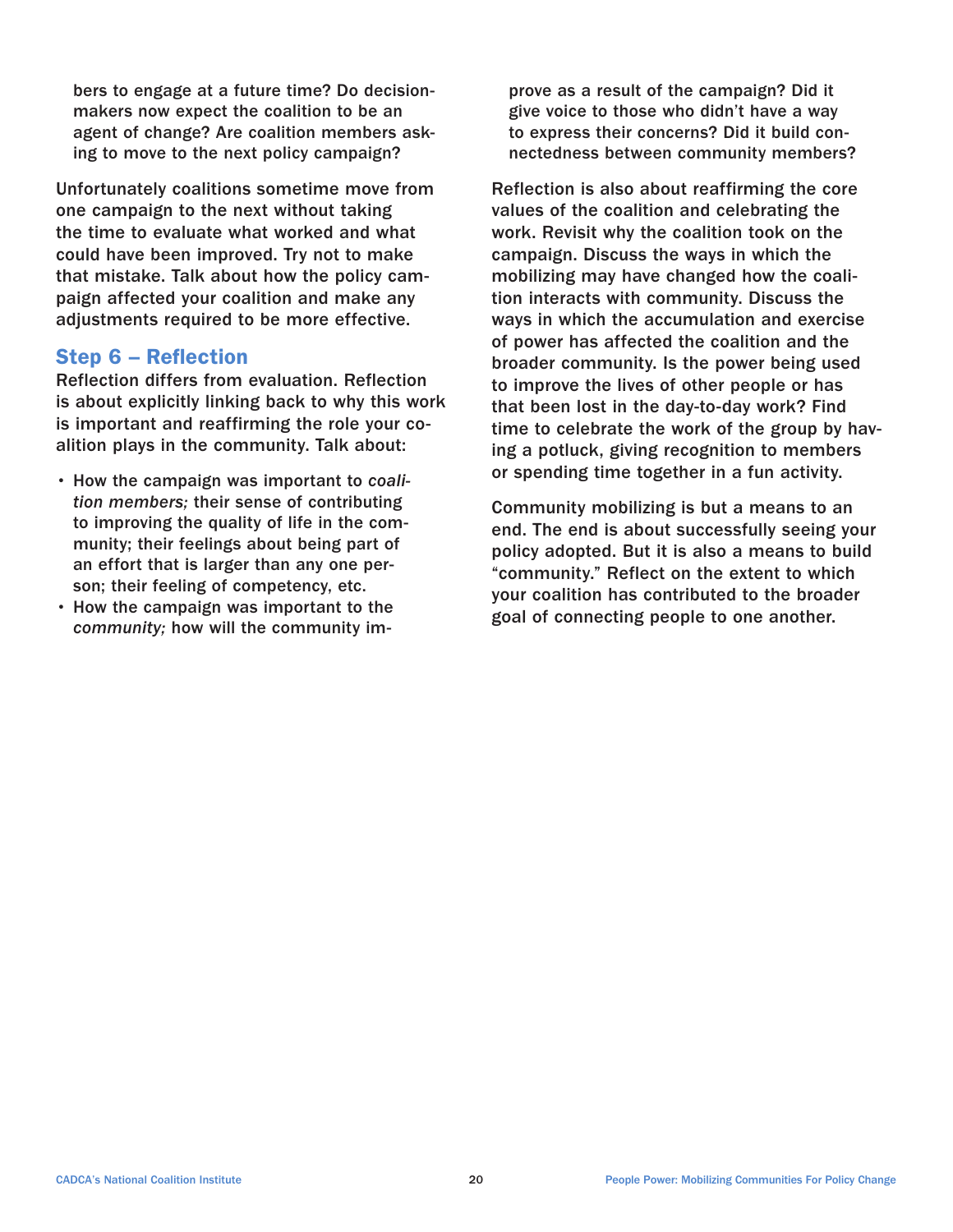# Antidrug Community Coalition of Malconga Huánuco Department, Perú

The Malconga Community Coalition is located in an agricultural rural zone in the middle of the Peruvian Andes. The Coalition identified alcohol consumption by adults and adolescents in and near convenience stores (bodegas) as a major problem in their community.

Peruvian laws establish that convenience stores can sell alcohol but that customers are not allowed to drink at the point of purchase. To change the practice of onsite consumption, coalition members (*coalicionarios*) organized "TocaBodegas", a form of the *knock and talk* process, where they knock (toca) on the doors of businesses (bodegas) with the goal of providing information about the laws.

In 2009, the Coalition initiated the "TocaBodegas" after deciding in their coalition meetings that the best strategy to stop onsite consumption was to reach the merchants. The Coalition President partnered with the Amarilis Municipal District Officer to coordinate resources, an activity schedule, transportation, materials, routes, and responsibilities.

The first "TocaBodegas" were done on a weekday morning with visits to 15 bodegas in the Sariapampa, Malconga and Llanquipampas localities. The municipality provided a mobile unit, officers, and municipal personnel to support the effort. The Manager of Economic Development also joined the team.

On each visit the municipal police were responsible for informing merchants of the laws and the risks involved with selling alcohol to minors. They then shared a copy of the municipal ordinance with the merchants. Additionally, *coalicionarios* disseminated a coalition bulletin that provided information about their community work and invited the

merchants to join the coalition. The municipal police officer completed paperwork and issued the merchant a *Preventive Notice.* Community police (Serenazgo) then displayed two posters in each establishment stating that the establishment was prohibited from selling alcohol to minors and that customers were prohibited from consuming alcohol on the premises and on the streets.

Many merchants indicated that they were not aware of the local laws and that they were very appreciative of the effort made by the municipal officers and *coalicionarios* to come to their rural communities. As expected, there were some merchants that did not believe that consumption at their stores and on the streets was a problem in their community. They also resented that fact that enforcement of the laws was prohibiting their business practices.

Because many people sell alcohol from their home, the coalition continued providing information not only to the business, but also to residents about the problem of drinking in public and the importance of complying with the local laws related to underage drinking. The *coalicionarios* and municipal officers knocked on 200 doors of homes and businesses.

"TocaBodegas" are done every month, increasing the number of merchants complying with the local laws. The efforts of the coalition led to noticeably less people drinking in the streets on holidays like Labor Day and Mother's Day.

The "TocaBodegas" have allowed the community to realize their "power." Residents now know each other, work with law enforcement, support initiatives, empower their youth, and identify resources within their own community.

#### Lessons Learned:

- Not everyone will be ready at the first knock. The coalition allowed time for merchants to see how other merchants in compliance were supported by the community and law enforcement. Most merchants were not complying with the laws simply because they did not know the laws. Connecting with key people (government, law enforcement) was crucial to gaining compliance from some merchants.
- The knock and talks provide valuable assessment data. The coalition was able to gain information on community problems, hot spots, and local resources.
- $\mathcal H$  The knock and talks built coalition membership. The coalition collected information on the skills and time that residents could devote to the coalition. They also created a directory of the community leaders.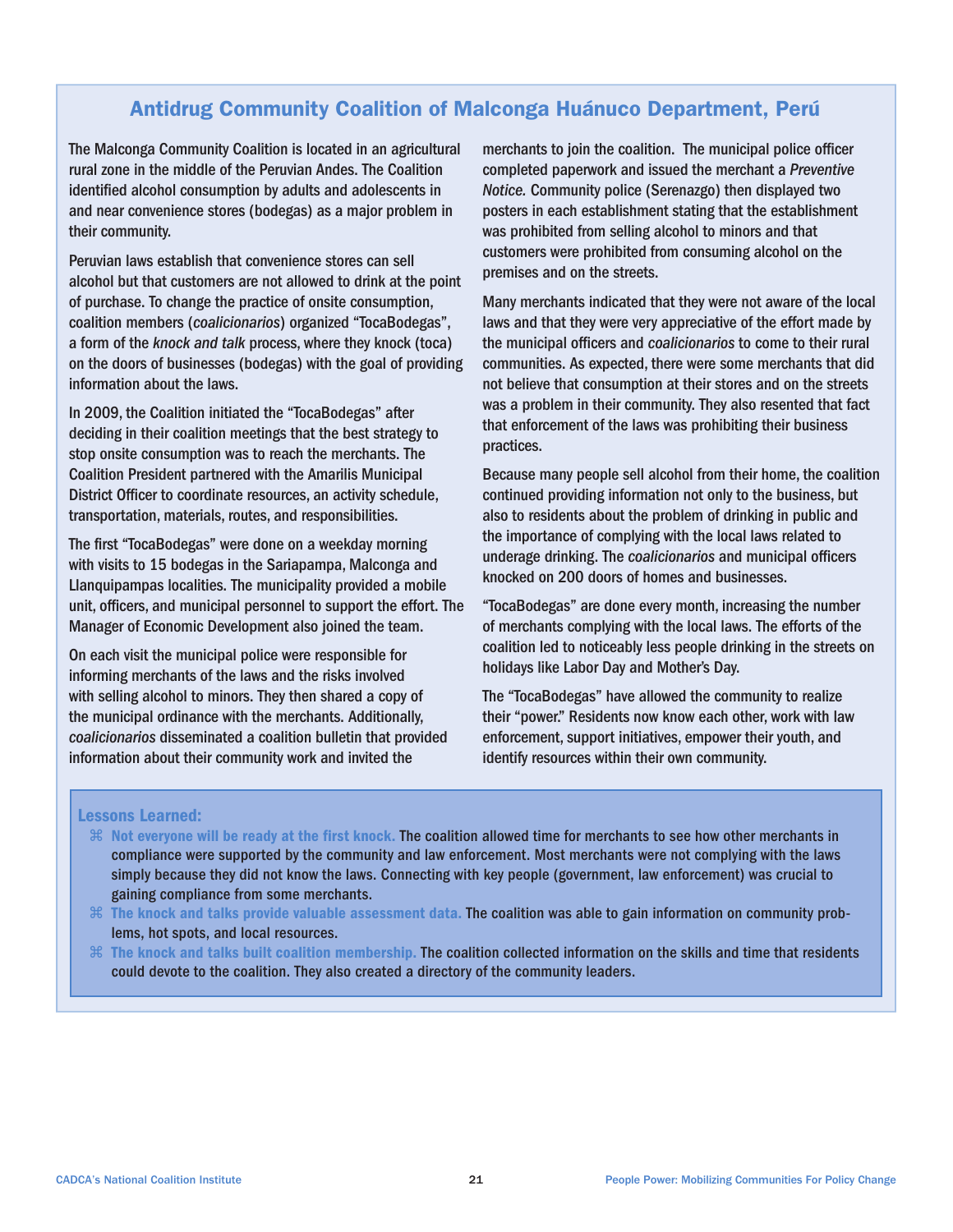# CHAPTER 5: COMMUNITY MOBILIZING, CULTURAL COMPETENCY, AND SUSTAINABILITY

# Cultural competency

Community mobilizing, when done comprehensively, is a culturally competent process. Mobilizing takes you to areas of the community where ATD issues are occurring to talk to those who are most impacted. Engaging in knock and talks in neighborhoods where open-air drug markets are flourishing will naturally bring you into contact with people from all walks of life. In this context, soliciting diverse opinions will happen as a natural part of the outreach process.

There is an intentionality associated with being culturally competent. Know who lives in your community. Purposefully seek them out to do a oneon-one. Reach out to organizations and groups that may have a connection to ATD issues. Finally, be cognizant of who is doing the outreach. Can the person speak the language of the community where the mobilizing is occurring? Is she/he familiar with the customs and norms of the group? Building relationships stands a better chance if the mobilizer has a working knowledge of the

community. The Institute's *Cultural Competence Primer: Incorporating Cultural Competence into Your Comprehensive Plan* provides additional information on cultural competence and is available in PDF format online at www.cadca.org.

### **Sustainability**

In much the same way mobilizing contributes to being culturally competent, it also contributes to building a foundation for coalition sustainability. On-going mobilizing brings more and more people into the group thereby building the base for long-term community action. Funder support often flows to groups perceived as effective at implementing evidence-based policies. Always keep your membership growing and responsive to issues occurring in the community. Doing so will greatly increase the probability of coalition sustainability. The Institute's *Sustainability Primer: Fostering Long-Term Change to Create Drug-Free Communities* provides additional information on sustainability and is available in PDF format online at www.cadca.org.

# CHAPTER 6: LEGAL CONSIDERATIONS

Some non-profits mistakenly believe they cannot engage in lobbying for policy change. And by extension, they may question the use of community mobilizing on behalf of policy measures. Coalitions and non-profits may lobby within specific expenditure levels, but *not* with restricted federal, state or foundation dollars. The federal guidelines for  $501(c)(3)$  organizations and the coalitions they facilitate, clearly spell out lobbying guidelines. To support coalitions, CADCA has produced a valuable document called *Strategizer 31: Guidelines for Advocacy: Changing Policies & Laws to Create Safer Environments for Youth* (available in PDF format online at www.cadca.org) that provides excellent detail on the elements of lobbying and how it differs from advocacy. There are no restrictions on engaging in advocacy.

There are two ways for non-profits to engage in community mobilizing for policy change without fear of running afoul of federal restrictions:

- Diversify the coalition funding such that any lobbying activities are paid for with non-restricted dollars. There are many sources of non-restricted dollars including private donations, membership dues, event revenues, etc.
- With or without federal dollars, coalition members and supporters, acting as individuals, have a constitutional right to lobby. If you happen to belong to a local coalition that receives federal funding, you are free to testify at any city council meeting on behalf of an ATD policy, if you are not being paid to be there.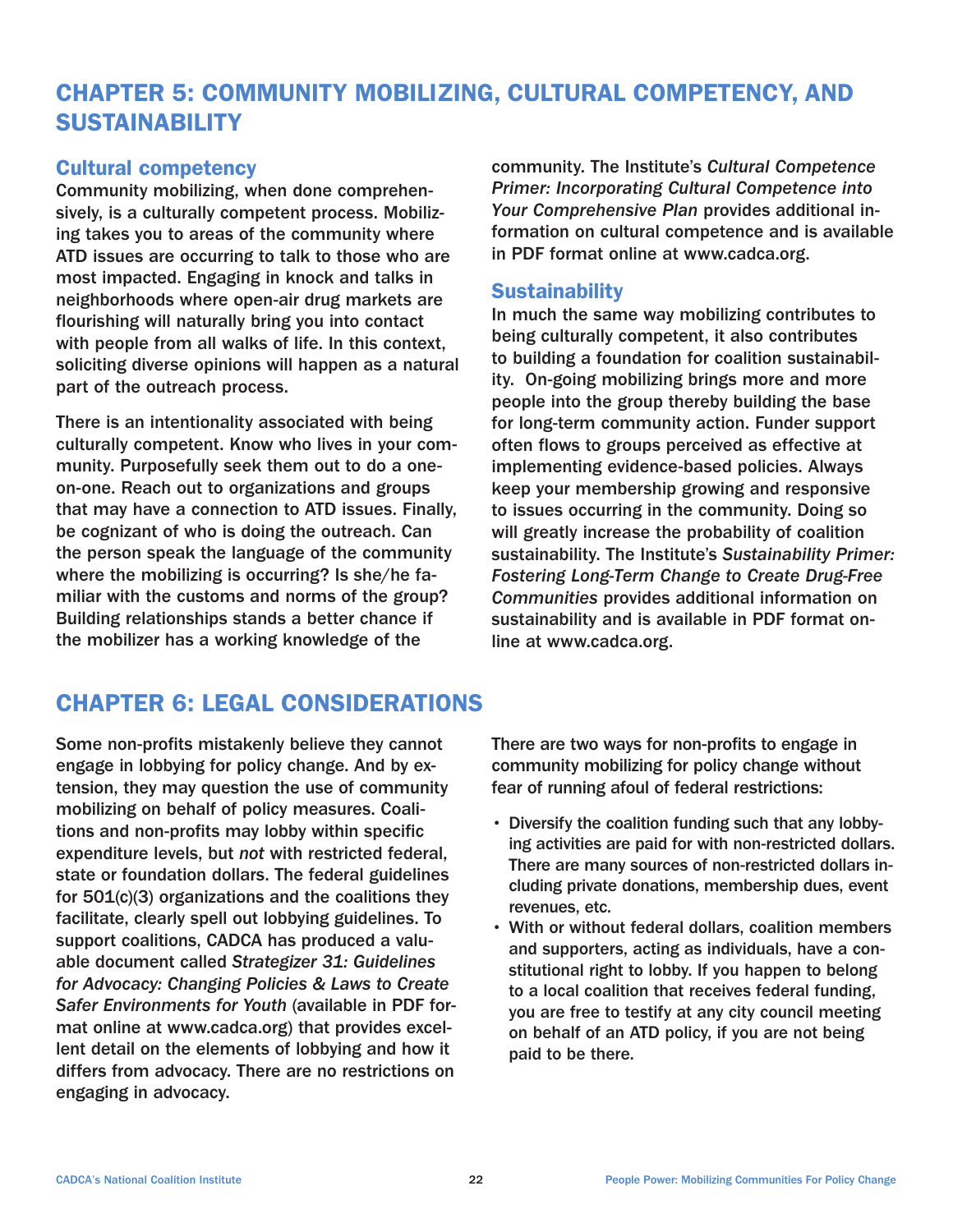These general guidelines also apply to direct lobbying and grassroots lobbying. Direct lobbying is any attempt to influence a legislative body or representative that: 1) refers to specific legislation and 2) reflects a view on this legislation. Grassroots lobbying is any attempt to influence legislation by affecting the opinions of the general public. In order to be considered grassroots lobbying, the communication must: 1) refer to specific legislation; 2) reflect a view on the legislation; and 3) encourage action on the legislation. Recall that talking with community members about policy as volunteer coalition members is not lobbying. This is one of the key benefits of having a diverse membership with broad sector representation. In most instances, the individuals can lobby for the group as "volunteers."

Remember, coalitions can lobby, just be careful what dollars are used to pay for any lobbying-related activities. Finally, much of the work of community mobilizing is advocacy, not lobbying, and there are no restrictions on advocacy work. This is especially true when advocating for polices that are not laws, such as many school board policies.

### **Conclusion**

Community mobilizing is the engine that drives policy work. Coalitions have the ability and responsibility to engage the community in deliberations about policy as well as the campaign process required to pass the policy. Engaging large numbers of supporters is the only antidote communities have available to combat the entrenched economic interests that wish to keep alcohol, tobacco, and drugs as available, cheap, and prominent as possible. Policies designed to moderate the negative influences of these substances may generate resistance and push-back manifested as direct and indirect economic influence on decision-makers. Our response to the exercise of economic power is the exercise of people power. Without it, we can't compete.

Community mobilizing presents coalitions with an essential way of doing business. It has the potential to make your coalition relevant to the community, broaden your membership, and distribute the workload. Mobilizing enables coalitions to become what they were envisioned to be – an "agent" of community change.

# ENDNOTES

<sup>1</sup>Wallerstein, N. (1992). Powerlessness, empowerment and health: Implications for health promotion programs. *American Journal of Health Promotion* 6, 197-205.

2 Save the Children Federation USA. *Mobilizing Communities-Building Capacity and Resources to Address HIV/AIDS.* Retrieved from the Web, http://www.exclusion.net/images/pdf/569\_ tivuo\_135\_cope\_capacity\_bld.pdf, April 2012

3 Rothman, J., Erlich, J. L. and Tropman, J. E. with Cox, F. M. (eds.) (1995). *Strategies of Community Intervention* 5e, Itasca, Il.: Peacock.

4 Alinsky, Saul D. *Rules for Radicals: A Pragmatic Primer for Realistic Radicals.* New York: Random House, 1971.

5 Freire, Paulo. *Pedagogy of the Oppressed.* New York: The Continuum Publishing Corp., 1981.

6 Wechsler, R. Community organizing principles for local prevention of alcohol and drug abuse. In Mecca A, ed. *Prevention 2000: A Public/Private Partnership.* San Rafael, Calif: California Health Research Foundation; 1988:41-52.

<sup>7</sup>Treno A.J. & Lee, J.P. (2002). Approaching alcohol problems through local environmental interventions. *Alcohol Research & Health,* 26, 35–40.

8 Wagenaar, A.C., Toomey, T.L., & Lenk, K.M. (2004). *Environmental influences on young adult drinking. Alcohol Research and Health,* 28(4), 230-235.

9 Hingson, R.W., Zakocs, R.C., Heeren, T., Winter, M.R., Rosenbloom, D., & DeJong, W. (2005). Effects on alcohol related fatal crashes of a community based initiative to increase substance abuse treatment and reduce alcohol availability. *Injury Prevention,* 11, 84-90.

<sup>10</sup>Giesbrecht, N. & Greenfield, T. (2003) Preventing alcohol-related problems in the U.S. through policy: Media campaigns, regulatory approaches and environmental interventions. *Journal of Primary Prevention,* 24, 63–104.

<sup>11</sup>Wechsler, Robin and Tamar Schnepp. *Community Organizing for the Prevention of Problems Related to Alcohol and Other Drugs.* San Raphael, CA: Marin Institute for the Prevention of Alcohol and Other Drugs, 1993.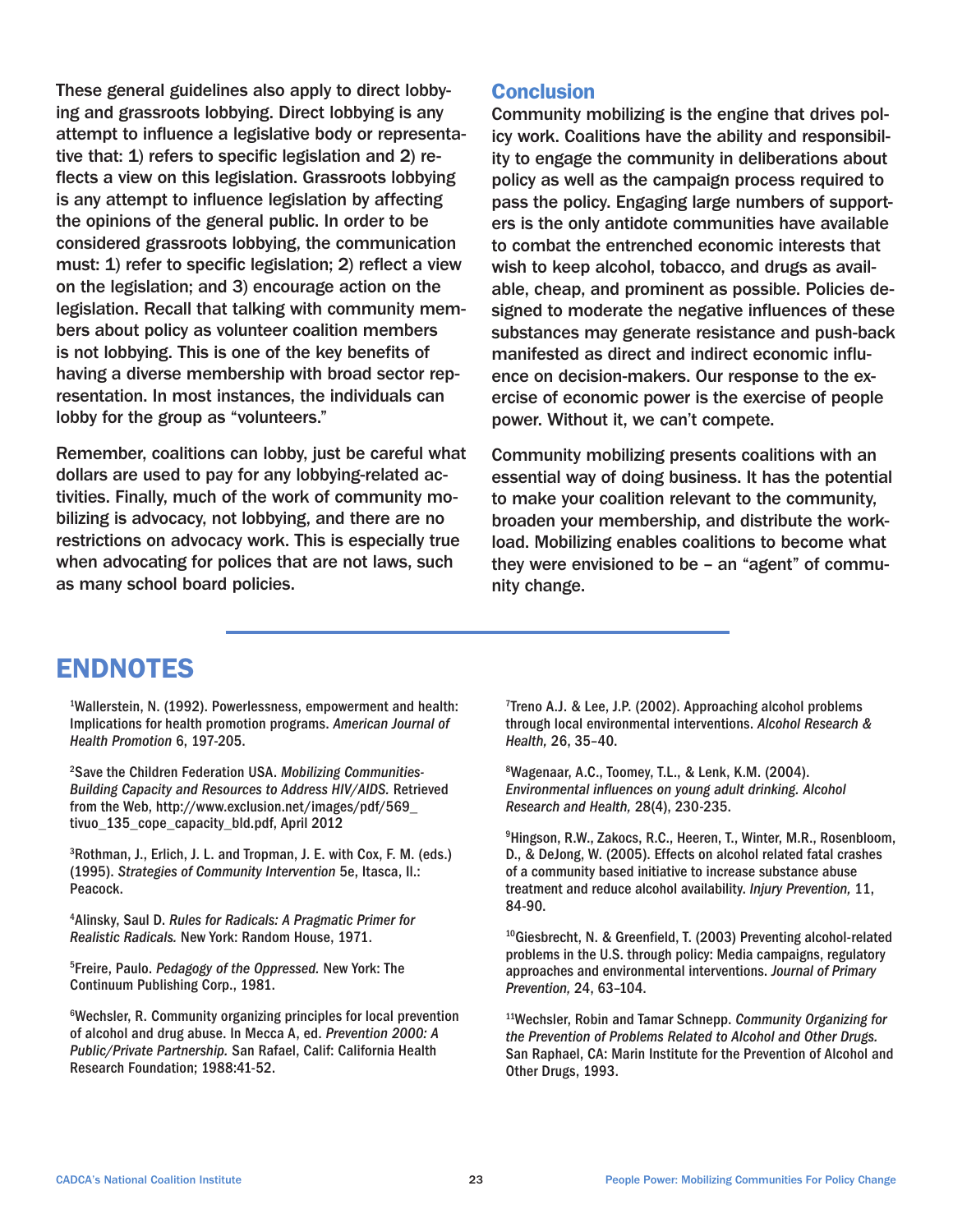# GLOSSARY

ATD: Alcohol, tobacco and drugs.

- Base building: Garnering sufficient community support to influence decision makers to adopt a policy.
- Civic engagement: Participation in the deliberations on community issues.
- Community assessment: A process of gathering, analyzing and reporting information, usually data, about your community. A community assessment should include geographic and demographic information, as well as a collective review of needs and resources within a community that indicates what the current problems or issues are that could be addressed by a coalition.
- Community mobilizing definition: A process through which action is stimulated by a community itself, or by others, that is planned, carried out, and evaluated by a community's individuals, groups, and organizations on a participatory and sustained basis to improve health.
- Community mobilizing listening: The process of conducting one-on-ones with community members to understand the ATD issues they may have concerns about.
- Community mobilizing relationship building: The process of getting to know a community member well enough to discuss shared concerns and personal history in the community as well as assess their interest in your issues.
- Community mobilizing challenge: Putting forth the question whether an individual or group is ready to move forward with implementing strategies.
- Community mobilizing action: Working on bestpractice strategies to reduce alcohol and other drug problems.
- Community mobilizing evaluation: Discussing the success of coalition action in terms of the impacts on the coalition itself and the community.
- Community mobilizing reflection: Assessment of the manner in which the coalition has held true to its core values in the course of action.
- Community organizing: A process that draws on the power and persuasion of diverse stakeholders to identify and define common problems, mobilize resources and work together to improve health and quality of life.
- Community voice: The individual and collective expression about a community issue.
- Conditional use permit: Local ordinance that regulates when, where and how alcohol can be sold and/or served in retail alcohol premises.
- Environmental strategies: Prevention efforts aimed at changing or influencing community conditions, standards, institutions, structures, systems and policies.
- Ground-level information: Information that reflects rich detail about the community, often provided by neighborhood members or others who are very familiar with activities occurring on a day to day basis.
- Grassroots community members: Individuals comprising the bulk of the community, who have views on issues but are rarely sought out.
- Knock and talk: Going door-to-door to talk with residents about key issues and/or to solicit their participation in your policy campaign
- Local conditions: Specific, identifiable, and actionable issues at the community level.
- One-on-ones: A structured process to build relationships with community members, assess their concerns, and recruit them into action on coalition issues and local conditions.
- Policies: Procedures, rules or laws that structure the behavior of individuals.
- Policy campaign: The process of carrying out the steps necessary to adopt policy.

Policy domains: The settings in which policy is adopted.

- Power analysis: A tool to facilitate the understanding of a group's decision making process.
- Social host law: Prohibits the provision of alcohol to individuals under the legal purchase age or the hosting of underage parties where alcohol is consumed. In some states or communities, it can also mean that individuals who provide alcohol can be held liable if the person who was provided alcohol is killed or injured, or kills or injures another person.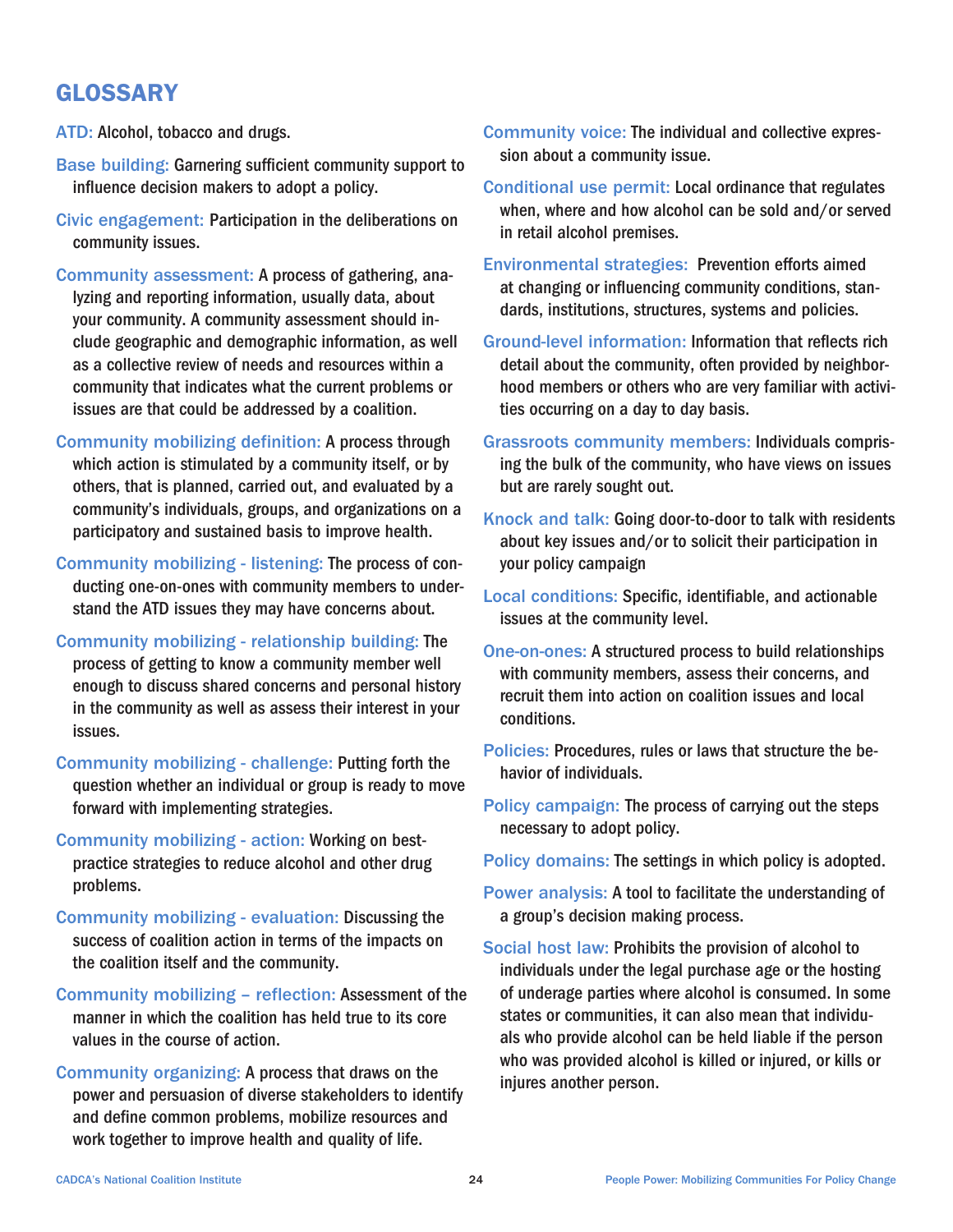# CADCA RESOURCES

CADCA National Coalition Institute Primer Series http://www.cadca.org/resources/series/Primers A collection of publications that provide guidelines for coalitions navigating the Strategic Prevention Framework.

The Coalition Impact: Environmental Prevention Strategies http://www.cadca.org/resources/detail/coalition-impactenvironmental-prevention-strategies

#### CADCA's Policy Change Toolbox

http://www.cadca.org/CoalitionResources/PP-Toolbox.asp CADCA's Policy Change Toolbox was developed as a public policy tool to provide coalitions with a catalog of environmental policy changes implemented at the local level by community anti-drug coalitions from all over the U.S.

#### CADCA TV –The Art of Community Mobilizing

http://www.cadca.org/cadca\_tv/art-community-mobilizing A no-cost hour-long CADCA TV program "The Art of Community Mobilizing" is available on demand through the CADCA website. This broadcast is made possible through a partnership with the Multijurisdictional Counterdrug Task Force Training Program (MCTFT), St. Petersburg College and the Florida National Guard.

Strategizer 31: Guidelines for Advocacy: Changing Policies and Laws to Create Safer Environments for Youth http://www.cadca. org/resources/detail/guidelines-advocacy-changing-policiesand-laws-create-safer-environments-youth

#### ORGANIZATIONS

#### Center for Community Change

#### http://www.communitychange.org

The Center for Community Change strengthens, connects and mobilizes grassroots groups to enhance their leadership, voice and power. Founded in 1968 to honor the life and values of Robert F. Kennedy, the Center is one of the longest-standing champions for low-income people and communities of color.

#### Highlander Center

#### http://highlandercenter.org/

Highlander serves as a catalyst for grassroots organizing and movement building in Appalachia and the U.S. South. Through popular education, participatory research, and cultural work, they help to create spaces where people gain knowledge, hope and courage, expanding their ideas of what is possible.

#### Industrial Areas Foundation

#### http://www.industrialareasfoundation.org

The IAF builds a political base within society's rich and complex third sector - the sector of voluntary institutions that includes religious congregations, labor locals, homeowner groups, recovery groups, parents associations, settlement houses, immigrant societies, schools, seminaries, orders of men and women religious, and others.

#### Midwest Academy

#### http://www.midwestacademy.com/

The Midwest Academy advances movements for progressive social change by teaching strategic, rigorous, results-oriented approach to social action and organization building. The Academy provides training (introductory and advanced) and consulting, equipping organizers, leaders, and their organizations to think and act strategically to win justice for all.

#### Organize Training Center

http://www.organizetrainingcenter.org/

The Organize Training Center builds and strengths people power by training labor and community organizers, consulting with labor and community organizations, and providing workshops and consulting for community and labor leaders.

#### Pacific Institute for Community Organizations http://www.piconetwork.org

PICO is a national network of faith-based community organizations working to create innovative solutions to problems facing urban, suburban and rural communities. Since 1972 PICO has successfully worked to increase access to health care, improve public schools, make neighborhoods safer, build affordable housing, redevelop communities and revitalize democracy.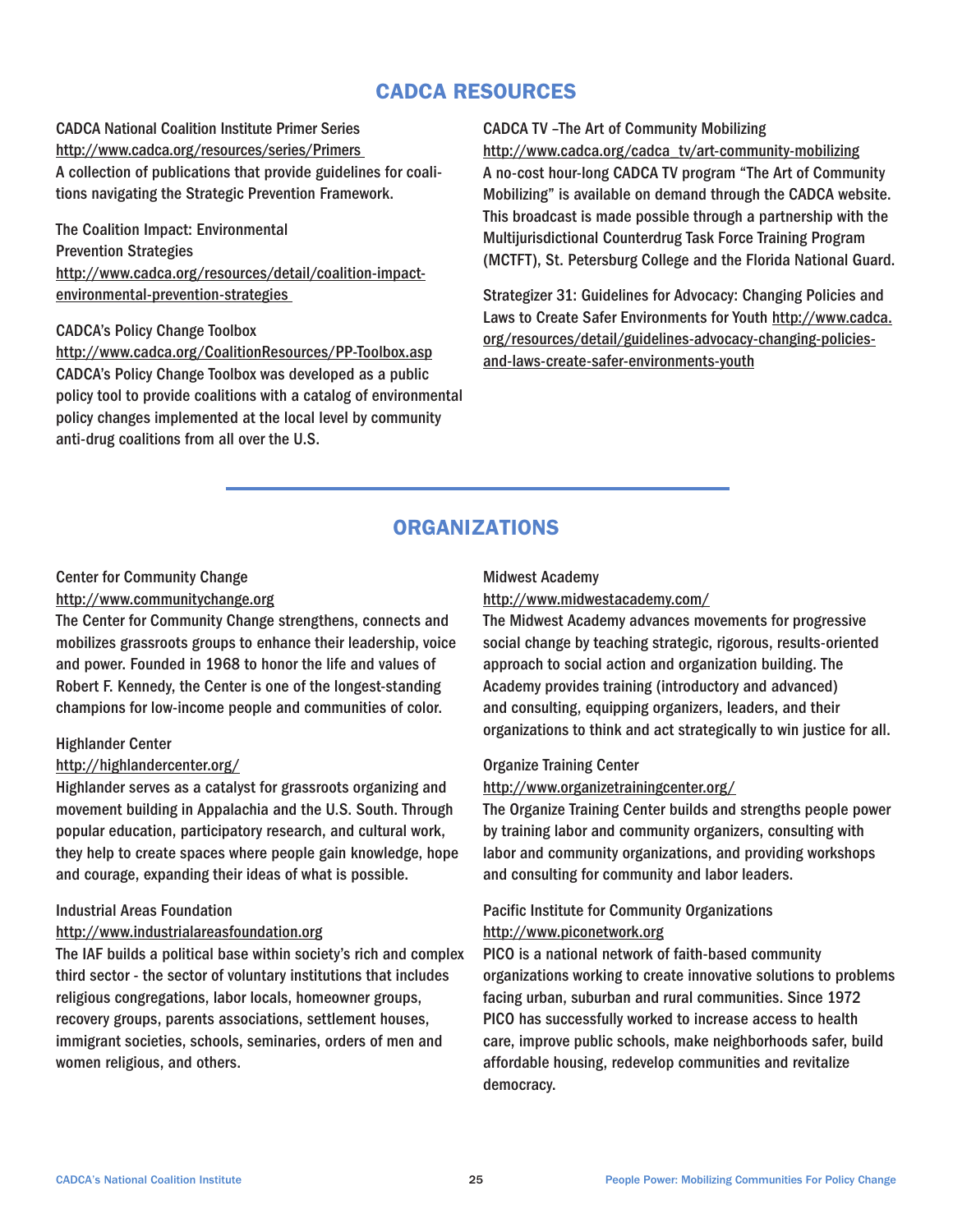### BOOKS

Alinsky, Saul D. Rules for Radicals: *A Practical Primer for Realistic Radicals.* New York: Vintage Books, 1971.

Betten, Niel and Michael J. Austin. *The Roots of Community Organizing, 1917-1939.* Philadelphia: Temple University Press, 1990.

Bobo, Kim, Steve Max, and Jackie Kendall. *Organizing for Social Change: The Midwest Academy Manual for Activists,* 3rd Edition. Seven Locks Press, 2001.

Chambers, Edward T. with Michael A. Cowan. Roots for Radicals: *Organizing for Power, Action, and Justice.* New York: Continuum, 2003.

Fisher, Robert. *Let the People Decide: Neighborhood Organizing in America.* Updated Edition. New York: Twayne, 1995.

Freire, Paulo. *Pedagogy of the Oppressed.* [New York]: Herder and Herder, 1970.

Minkler, Meredith and Nina Wallerstein (Eds.). *Communitybased Participatory Research for Health.* San Francisco: Jossey-Bass, 2003